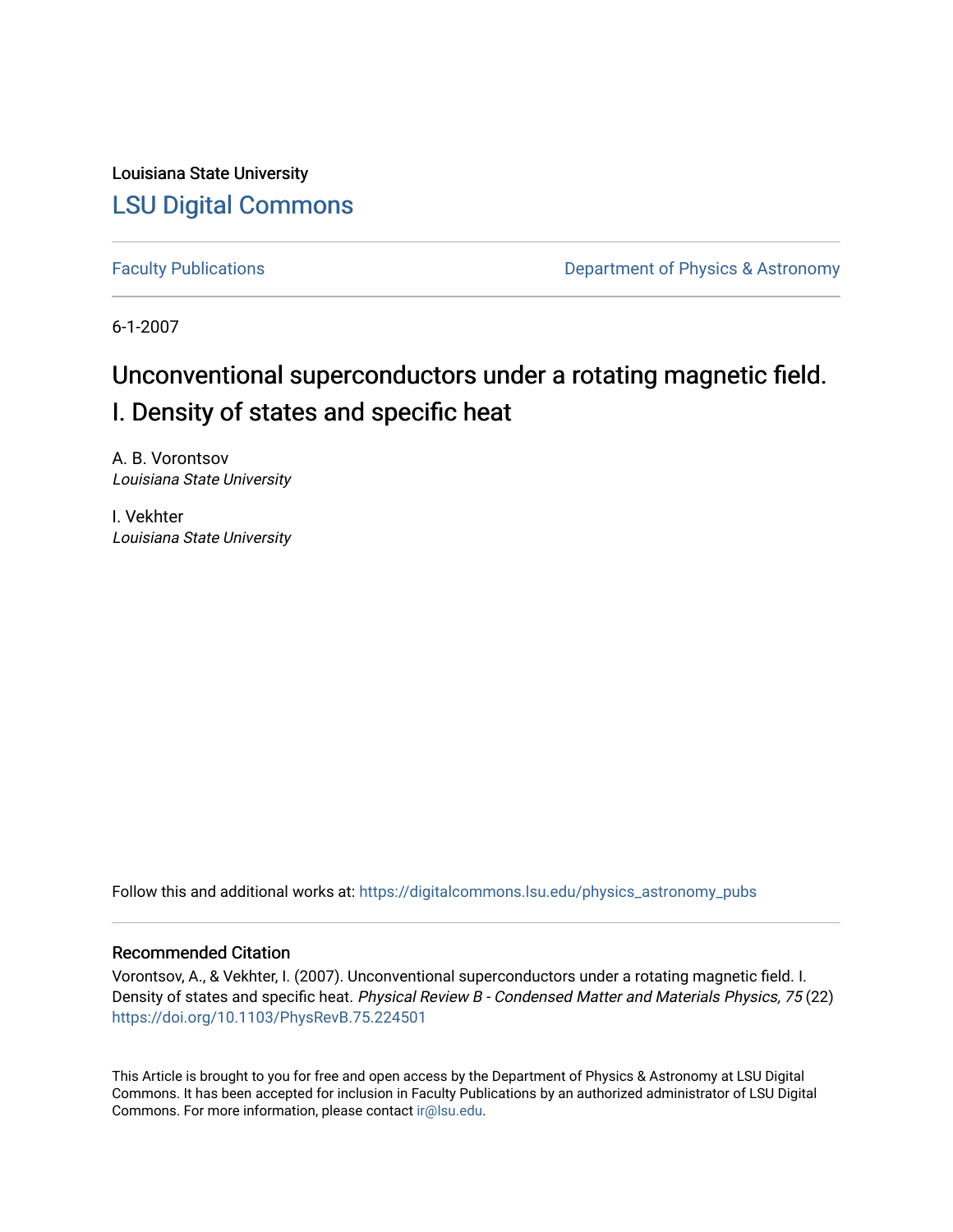# Unconventional superconductors under rotating magnetic field I: density of states and specific heat

A. Vorontsov and I. Vekhter

Department of Physics and Astronomy, Louisiana State University, Baton Rouge, Louisiana, 70803, USA

(Dated: July 10, 2018)

We develop a fully microscopic theory for the calculations of the angle-dependent properties of unconventional superconductors under a rotated magnetic field. We employ the quasiclassical Eilenberger equations, and use a variation of the Brandt-Pesch-Tewordt (BPT) method to obtain a closed form solution for the Green's function. The equations are solved self-consistently for quasitwo-dimensional  $d_{x^2-y^2}$   $(d_{xy})$  superconductors with the field rotated in the basal plane. The solution is used to determine the density of states and the specific heat. We find that applying the field along the gap nodes may result in minima or maxima in the angle-dependent specific heat, depending on the location in the  $T$ -H plane. This variation is attributed to the scattering of the quasiparticles on vortices, which depends on both the field and the quasiparticle energy, and is beyond the reach of the semiclassical approximation. We investigate the anisotropy across the  $T-H$  phase diagram, and compare our results with the experiments on heavy fermion CeCoIn5.

PACS numbers: 74.25.Fy, 74.20.Rp, 74.25.Bt Keywords: anisotropic superconductors, heat capacity, magnetic field

### I. INTRODUCTION

In this paper and its companion<sup>[1](#page-18-0)</sup>, hereafter referred to as II, we present a general theoretical approach for investigation of thermal and transport properties of superconductors in magnetic field, and use it to determine the behavior of the density of states, specific heat, and thermal conductivity in the vortex state of unconventional superconductors. Our more specific goal here is to provide connection between theory and recent experiments measuring the properties of such superconductors under a rotating magnetic field, to explain the existing data, and to guide future experimental studies. We focus on these experiments as they hold exceptional promise for helping determine the structure of the superconducting energy gap.

We consider unconventional superconductors, for which in the ordered state both the gauge symmetry and the spatial point group symmetry are broken<sup>[2](#page-18-1)</sup>. Then the gap in the single particle spectrum,  $|\Delta(\hat{\mathbf{p}})|$ , is momentum dependent. We focus on anisotropic pairing states with zeroes, or nodes, of the superconducting gap for some directions on the Fermi surface (FS).

The single particle energy spectrum of a superconductor is  $E(\hat{\mathbf{p}}) = \pm \sqrt{\xi^2(\hat{\mathbf{p}}) + |\Delta(\hat{\mathbf{p}})|^2}$ , where  $\xi(\hat{\mathbf{p}})$  is the band energy in the normal state with respect to the Fermi level. Consequently, the gap nodes,  $|\Delta(\hat{\mathbf{p}})| = 0$ , are the loci of the low energy quasiparticles, and the number of quasiparticles excited by temperature or other perturbations depends on the topology of the nodal regions. Experimental probes that predominantly couple to unpaired electrons, for example the heat capacity or (for pairing in the singlet channel) magnetization, are commonly used to show the existence of the gap nodes. The nodal behavior is manifested by  $T^n$  power laws, with the exponent *n* that depends on the structure of the  $\text{gap}^2$  $\text{gap}^2$ .

Locating the nodes on the Fermi surface is a harder

task. Since usually only the phase of the gap, but not the gap amplitude,  $|\Delta(\hat{\mathbf{p}})|$ , breaks the point group symmetry, transport coefficients in the superconducting state retain the symmetry of the normal metal above  $T_c$ . The phase of the order parameter can be tested by surface measurements, but experimental determination of the nodal directions in the bulk requires breaking of an additional symmetry. One possible approach is to apply a magnetic field, H, and rotate it with respect to the crystal lattice. The effect of **H** on the nodal quasiparticles depends on the angle between the Fermi velocity at the nodes and the field, and hence provides a directional probe of the nodal properties<sup>[3](#page-18-2)</sup>.

At the simplest level, screening of the field and the resulting flow of the Cooper pairs, either in the Meissner or in the vortex state, locally shifts the energy required to create an unpaired quasiparticle relative to the conden-sate (Doppler shift)<sup>[4](#page-18-3)[,5](#page-18-4)[,6](#page-18-5)</sup>. Our focus here is on the vortex state, where the supercurrents are in the plane normal to the applied field, and hence only the quasiparticles moving in the same plane are significantly affected. Applying the field at different angles with respect to the nodes preferentially excites quasiparticles at different locations at the Fermi surface, and leads to features in the density of states (as a function of the field direction)<sup>[3](#page-18-2)</sup>. This, in turn, produces oscillations in the measurable thermodynamic and transport quantities, which can be used to investigate the nodal structure of unconventional superconductors.

Such investigations have been carried out experimentally in a wide variety of systems. Due to higher precision of transport measurements, more data exist on the thermal conductivity anisotropy under rotated field. The anisotropy was reported in high-temperature superconductors<sup> $7,8$  $7,8$ </sup>, heavy fermion UPd<sub>2</sub>Al<sub>3</sub><sup>[9](#page-18-8)</sup>, CeCoIn<sub>5</sub><sup>[10](#page-18-9)</sup>, PrOs<sub>4</sub>Sb<sub>12</sub><sup>[11](#page-18-10)</sup>, organic  $\kappa$ -(BEDT-TTF)<sub>2</sub>Cu(NCS)<sub>2</sub><sup>[12](#page-18-11)</sup>, and borocarbide (Y,Lu)Ni<sub>2</sub>B<sub>2</sub>C<sup>[13](#page-18-12)</sup>,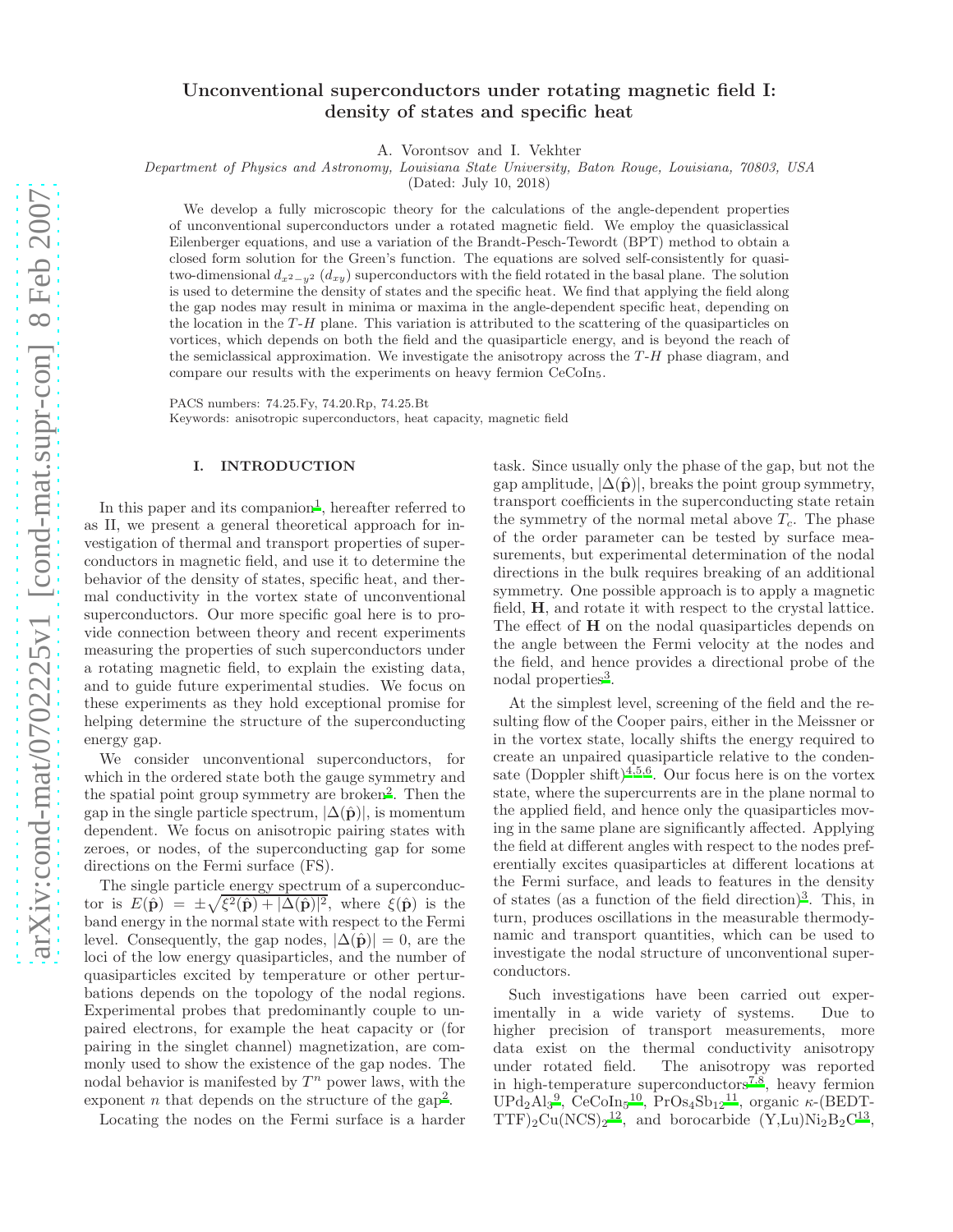see Ref. [14](#page-18-13) for review. The heat capacity measurements are more challenging, and were carried out in the borocarbides<sup>[15](#page-18-14)[,16](#page-18-15)</sup>, and  $CeCoIn<sub>5</sub><sup>17</sup>$  $CeCoIn<sub>5</sub><sup>17</sup>$  $CeCoIn<sub>5</sub><sup>17</sup>$ . While the experiments provided strong indications for particular symmetries of the superconducting gap in these materials, they did not lead to a general consensus. The main reason for that has been lack of reliable theoretical analysis of thermal and transport properties in the vortex state.

Historically, there was a schism between theoretical studies of the properties of s-wave type-II superconductors at low fields, where the single particle states are localized in the vortex cores, and the investigations near the upper critical field,  $H_{c2}$ , where vortices nearly overlap and the quasiparticles exist everywhere in space. The distinction between the two regimes is not so clear cut in unconventional superconductors, since it is the extended near-nodal states that control the electronic properties both at high and at low fields<sup>[5](#page-18-4)</sup>. Often it is hoped that a single theoretical approach may provide results valid over a wide temperature and field range in nodal superconductors.

In part because early experiments on the vortex state of unconventional superconductors focused on the high- $T_c$  cuprates<sup>[7](#page-18-6)[,8](#page-18-7)</sup>, theoretical work has long been rooted in the low field analysis. The Doppler shift approximation was used to predict and analyze the behavior of the spe-cific heat<sup>[3](#page-18-2)[,5](#page-18-4)[,18](#page-18-17)</sup> and the thermal conductivity<sup>[19](#page-18-18)[,20](#page-18-19)[,21](#page-18-20)[,22](#page-18-21)</sup> under an applied magnetic field. The method is semiclassical in that it considers the energy shift of the nodal quasiparticles with momentum  $\hat{\mathbf{p}}$  at a point **R**. Consequently, it is only valid at low fields,  $H \ll H_{c2}$ , when the vortices are far apart, and the supervelocity varies slowly on the scale of the coherence length. Moreover, most such calculations account only for quasiparticles near the nodes, and therefore are restricted to energies small compared to the maximal superconducting gap, and hence to temperatures  $T \ll T_c$ . In addition, the energy shift leaves the quasiparticle lifetime infinite in the absence of impurities, and therefore the method does not account for the scattering of the electrons on vortices. While some at-tempts to remedy the situation exist<sup>[7](#page-18-6)[,20](#page-18-19)[,23](#page-18-22)</sup>, no consistent description emerged.

Recent experiments cover heavy fermion and other low temperature superconductors, and generally include the regime  $T \leq T_c$  and  $H \leq H_{c2}$ . Consequently, there has been significant interest in developing alternatives to the low field Doppler shift approach. The goal is to treat transport and thermodynamics on equal footing, to be able to describe the electronic properties over a wide range of fields and temperatures, and to include the effects of scattering on vortices. Fully numerical solution of the microscopic Bogoliubov-de Gennes equations have been employed for computing the density of states (see, for example, Ref. [24\)](#page-18-23), but are not naturally suited for computing correlation functions and transport properties. Calculation of the Green's function in the superconducting vortex state is difficult due to appearance of additional phase factors from the applied field. Moreover, transport calculations need to include the vertex corrections, since the characteristic intervortex distance is large compared to lattice spacing, hence the scattering on the vortices corresponds to small momentum transfer, and the forward scattering is important.

Here we use the microscopic approach in conjunction with a variant of the approximation originally due to Brandt, Pesch and Tewordt  $(BPT)^{25}$  $(BPT)^{25}$  $(BPT)^{25}$  that replaces the normal electron part of the matrix Green's function by its spatial average over a unit cell of the vortex lattice. While originally developed for s-wave superconductors, this approach has recently been successfully and widely applied to unconventional systems (see Sections [II B](#page-4-0) and [III](#page-5-0) for full discussion and references), where it gave results that are believed to be valid over a wide range of temperatures and fields $26,27$  $26,27$ .

We employ the approximation in the framework of the quasiclassical method<sup>[28](#page-18-27)[,29](#page-18-28)</sup>. Two main advantages of this approach are: a) BPT approximation results in a closed-form solution for the Green's function<sup>[26](#page-18-25)[,30](#page-18-29)[,31](#page-18-30)</sup> enabling us to enforce self-consistency for any field, temperature, and impurity scattering, and facilitating the subsequent calculations of physical properties; b) quasiclassical equations are transport-like, so that the difference between single particle and transport lifetimes appears naturally, without the need to evaluate vertex corrections. Consequently, we are able to compute the density of states, specific heat, and the thermal conductivity on equal footing, and provide a detailed comparison with experiment.

In this we pay particular attention to the data on heavy fermion CeCoIn5, where the specific heat and the thermal conductivity data were interpreted as giving contradictory results for the shape of the superconducting gap. The anisotropic contribution to the specific heat exhibited minima for the field along the [100] directions, which led the authors to infer  $d_{xy}$  gap symmetry<sup>[17](#page-18-16)</sup>, while the (more complicated) pattern in the thermal conductivity for the heat current along the [100] direction under rotated field was interpreted as consistent with the  $d_{x^2-y^2}$  $\text{gap}^{10}$  $\text{gap}^{10}$  $\text{gap}^{10}$ . In a recent Letter<sup>[32](#page-18-31)</sup> we suggested a resolution for the discrepancy, and provide the detailed analysis here.

The remainder of the paper is organized as follows. In Sec. [II](#page-3-0) we briefly review the quasiclassical approach and the BPT approximation to the vortex state. Sec. [III](#page-5-0) gives the derivation of the equilibrium Green's function. Some of the more technical aspects of the calculation are described in the appendices: Appendix [A](#page-15-0) describes a useful choice of ladder operators that enable us to efficiently solve the quasiclassical equations in the BPT approach, and Appendix [B](#page-16-0) shows how to find a closed form solution for the Green's function.

Many of the salient features of our results are clear from a simple and pedagogical example of a 2D d-wave superconductor with a cylindrical Fermi surface considered in Sec. [IV B.](#page-8-0) We discuss the influence of the field on the density of states in the vortex state and present the results for the anisotropy of the specific heat and heat conductivity for an arbitrary direction of the ap-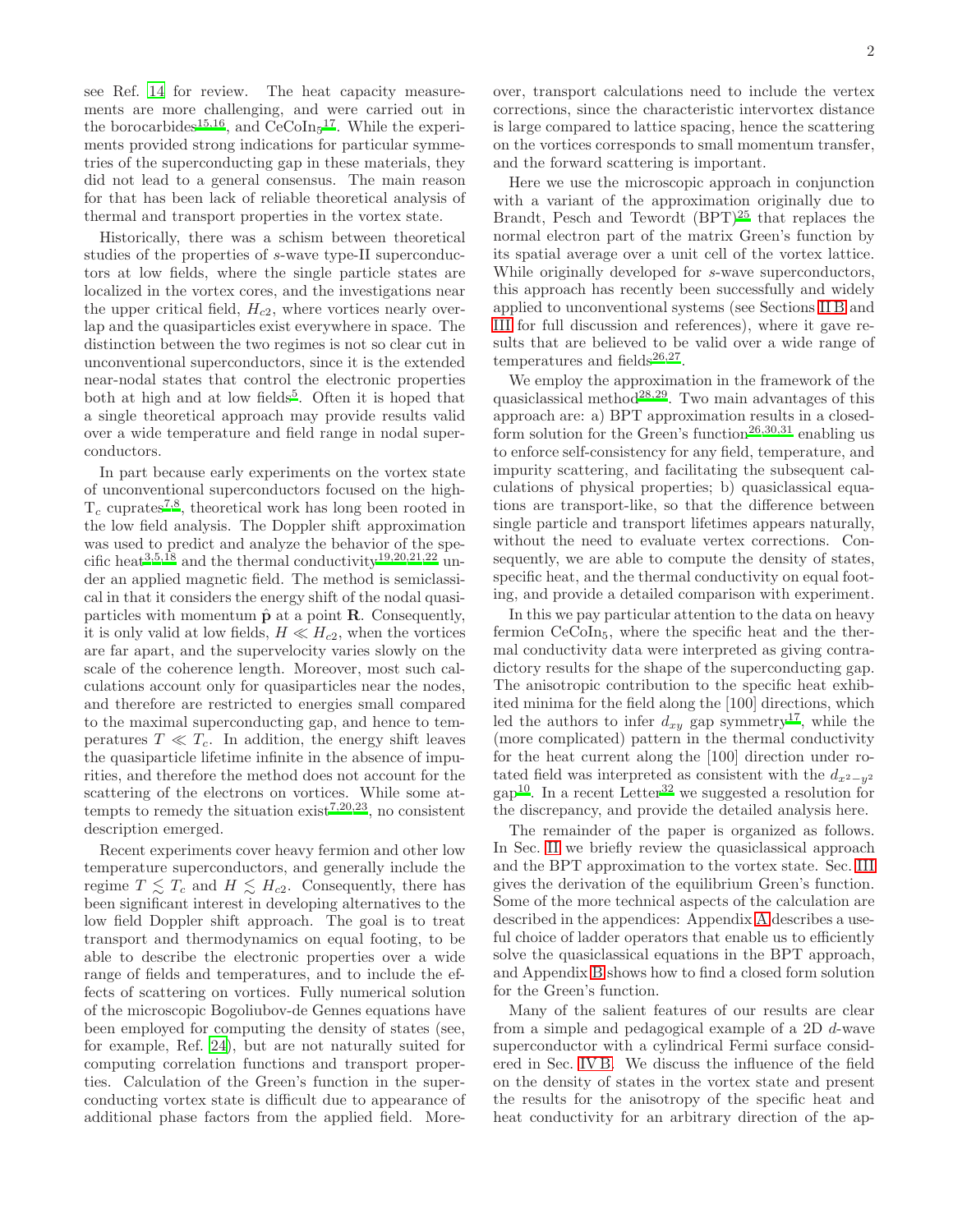

<span id="page-3-1"></span>FIG. 1: (Color online) In this paper we present calculations for a simple cylindrical Fermi surface and a Fermi surface shown here. The d-wave order parameter has lines of vertical nodes. Our goal is a calculation of the thermodynamic properties, such as specific heat and entropy, and their anisotropy under magnetic field rotations,  $\phi_0$ , in the *ab*-plane.

plied magnetic field.

As one of our goals is the comparison of the results with the data on layered CeCoIn<sub>5</sub>, Sec. [IV C](#page-11-0) is devoted to the fully self-consistent calculations for more realistic quasi-cylindrical Fermi surfaces, Fig. [1.](#page-3-1) The discussion of the results, comparison with the data, and implications for future experiments are contained in Sec. [V.](#page-14-0) The companion paper II uses these results to derive and discuss the behavior of the thermal conductivity.

We aimed to make the article useful to both theorists and experimentalists. Sec. [IV B](#page-8-0) and Sec. [V](#page-14-0) are probably most useful for those readers who are interested only in the overall physical picture and the behavior of the measured properties; the figures in Sec. [IV C](#page-11-0) show the main differences between the self-consistent and non-selfconsistent calculations.

#### <span id="page-3-0"></span>II. QUASICLASSICAL APPROACH

## A. Basic equations and formulation

We begin by writing down the quasiclassical equations for a singlet superconductor in magnetic field[28](#page-18-27)[,29](#page-18-28)[,31](#page-18-30)[,33](#page-18-32)[,34](#page-18-33)[,35](#page-18-34) and summarizing the details relevant for our discussion. The equations are for the quasiclassical (low-energy  $\varepsilon$ ) Green's function, which is a matrix in the Nambu (spin and particle-hole) space,

$$
\widehat{g}(\mathbf{R}, \widehat{\mathbf{p}}; \varepsilon) = \begin{pmatrix} g & i\sigma_2 f \\ i\sigma_2 \underline{f} & -g \end{pmatrix} . \tag{1}
$$

This matrix propagator has been integrated over the quasiparticle band energy, and therefore depends only on the direction at the Fermi surface,  $\hat{p}$ , and the center of mass coordinate, R.

We formulate our approach in terms of the real-energy retarded, advanced, and Keldysh propagators. This is a natural path for the self-consistent calculation of the quasiparticle spectrum, needed for determination of thermodynamic properties such as entropy and heat capacity. Moreover, the Keldysh technique is the most direct route towards non-equilibrium calculations, required for the transport properties such as thermal conductivity, which is covered in the companion paper II. Consequently we establish a unified approach to describe both the thermodynamics and transport in the vortex state.

Retarded (R) and advanced (A) functions  $\hat{g} = \hat{g}^{R,A}$ satisfy (we take the electron charge  $e < 0$ )

<span id="page-3-3"></span>
$$
[(\varepsilon + \frac{e}{c}\mathbf{v}_f(\hat{\mathbf{p}})\mathbf{A}(\mathbf{R}))\hat{\tau}_3 - \hat{\Delta}(\mathbf{R}, \hat{\mathbf{p}}) - \hat{\sigma}_{imp}(\mathbf{R}; \varepsilon),
$$
  

$$
\hat{g}(\mathbf{R}, \hat{\mathbf{p}}; \varepsilon)] + i\mathbf{v}_f(\hat{\mathbf{p}}) \cdot \nabla_{\mathbf{R}} \hat{g}(\mathbf{R}, \hat{\mathbf{p}}; \varepsilon) = 0, \quad (2)
$$

together with the normalization condition

<span id="page-3-4"></span>
$$
\hat{g}^{R,A}(\mathbf{R}, \hat{\mathbf{p}}; \varepsilon_m)^2 = -\pi^2 \hat{1}.
$$
 (3)

Here  $\varepsilon$  is the real frequency,  $\mathbf{v}_f(\hat{\mathbf{p}})$  is the Fermi velocity at a point  $\hat{\mathbf{p}}$  on the FS. The magnetic field is described by the vector potential  $A(R)$ , and the self-energy  $\hat{\sigma}$  is due to impurity scattering. The equations for the retarded and the advanced functions differ in the definition of the corresponding self-energies.

The mean field order parameter,

$$
\widehat{\Delta} = \begin{pmatrix} 0 & i\sigma_2 \Delta \\ i\sigma_2 \Delta^* & 0 \end{pmatrix}, \qquad (4)
$$

is defined via the self-consistency equation involving the Keldysh function  $f^K$ ,

<span id="page-3-2"></span>
$$
\Delta(\mathbf{R}, \hat{\mathbf{p}}) = \int \frac{d\varepsilon}{4\pi i} \int d\hat{\mathbf{p}}'_{\text{FS}} \ n_f(\hat{\mathbf{p}}') V(\hat{\mathbf{p}}, \hat{\mathbf{p}}') f^K(\mathbf{R}, \hat{\mathbf{p}}'; \varepsilon), \tag{5}
$$

In equilibrium  $f^K = (f^R - f^A) \tanh(\varepsilon/2T)$ , and we obtain the usual self-consistency equation computing the  $\varepsilon$ -integral in the upper (lower) half-plane for  $f^R(f^A)$ .

We wrote Eq.  $(5)$  for a general Fermi surface, and therefore introduced the density of states  $(DOS)$  at a point  $\hat{\mathbf{p}}$ on the Fermi surface in the normal state,  $N_f(\hat{\mathbf{p}})$ . The net density of states,  $\mathcal{N}_f = \int d\hat{\mathbf{p}}_{FS} N_f(\hat{\mathbf{p}})$ , and we define  $n_f(\hat{\mathbf{p}}) = N_f(\hat{\mathbf{p}})/\mathcal{N}_f$ . We absorbed the net DOS,  $\mathcal{N}_f$ , into the definition of the pairing potential,  $V(\hat{\mathbf{p}}, \hat{\mathbf{p}}')$ .

Since below we frequently perform the integrals over the Fermi surface, we introduce a shorthand notation

$$
\langle \bullet \rangle_{\text{FS}} = \int d\hat{\mathbf{p}}_{\text{FS}} \; n_f(\hat{\mathbf{p}}) \bullet,\tag{6}
$$

so that the the gap equation above can be rewritten as

$$
\Delta(\mathbf{R}, \hat{\mathbf{p}}) = \int \frac{d\varepsilon}{4\pi i} \left\langle V(\hat{\mathbf{p}}, \hat{\mathbf{p}}') f^K(\mathbf{R}, \hat{\mathbf{p}}'; \varepsilon) \right\rangle_{\text{FS}}. \tag{7}
$$

All calculations below are for separable pairing,

$$
V(\hat{\mathbf{p}}, \hat{\mathbf{p}}') = V_s \mathcal{Y}(\hat{\mathbf{p}}) \mathcal{Y}(\hat{\mathbf{p}}'),\tag{8}
$$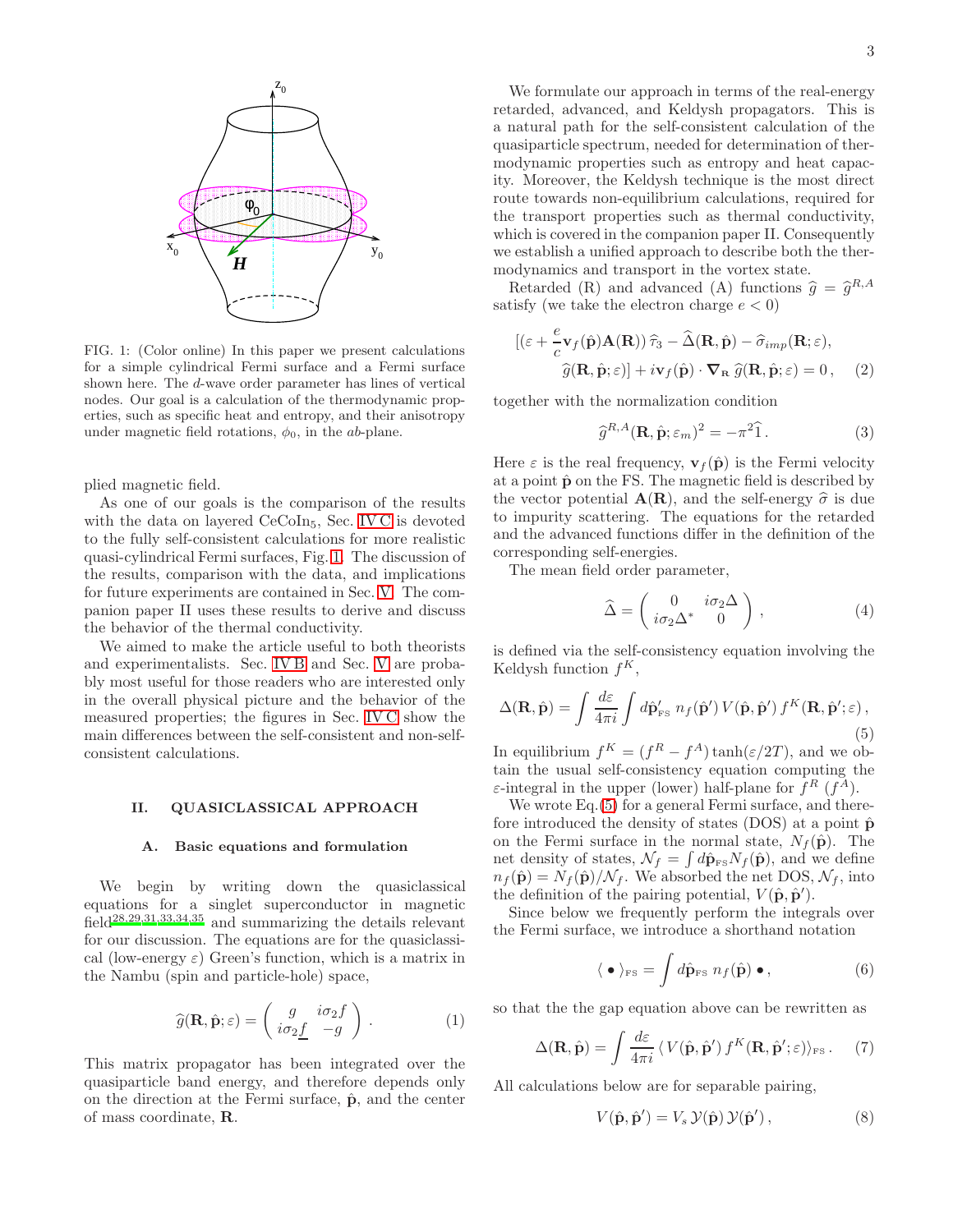where  $\mathcal{Y}(\hat{\mathbf{p}})$  is the normalized basis function for the particular angular momentum,  $\langle \mathcal{Y}(\hat{\mathbf{p}})^2 \rangle_{\text{FS}} = 1$ . For example, for  $d_{x^2-y^2}$  gap over a Fermi surface parameterized by angle  $\phi$ , we have  $\mathcal{Y}(\phi) = \sqrt{2} \cos 2\phi$ . Hence the order parameter is  $\Delta(\mathbf{R}, \hat{\mathbf{p}}) = \Delta(\mathbf{R}) \mathcal{Y}(\hat{\mathbf{p}})$ .

Finally, we include the isotropic impurity scattering via the self-energy,

<span id="page-4-1"></span>
$$
\widehat{\sigma}_{imp}(\mathbf{R};\varepsilon) = \begin{pmatrix} D + \Sigma & i\sigma_2 \Delta_{imp} \\ i\sigma_2 \underline{\Delta}_{imp} & D - \Sigma \end{pmatrix} = n_{imp}\widehat{t}(\mathbf{R};\varepsilon).
$$
\n(9)

Here  $n_{imp}$  is the impurity concentration, and, in the selfconsistent t-matrix approximation,

<span id="page-4-3"></span>
$$
\hat{t}(\mathbf{R};\varepsilon) = u\hat{1} + u\mathcal{N}_f\langle\hat{g}(\mathbf{R}, \hat{\mathbf{p}}; \varepsilon)\rangle_{\text{FS}} \hat{t}(\mathbf{R}; \varepsilon), \quad (10)
$$

where  $u$  is the single impurity isotropic potential. Com-paring Eq. [\(2\)](#page-3-3) and Eq. [\(9\)](#page-4-1) we see that  $\Sigma$  effectively renormalizes the energy  $\varepsilon$ , while  $\Delta_{imp}$  accounts for the impurity scattering in the off-diagonal channel. The term  $D\bar{1}$ drops out of equations for the retarded and advanced Green's functions since the unit matrix commutes with the Green's function in Eq. [\(2\)](#page-3-3). This term, however, generally appears in the Keldysh part, and has a sub-stantial effect on transport properties.<sup>[36](#page-18-35)[,37](#page-18-36)</sup> Below we parameterize the scattering by the "bare" scattering rate,  $\Gamma = n_{imp}/\pi \mathcal{N}_f$ , and the phase shift  $\delta_0$  of the impurity scattering,  $\tan \delta_0 = \pi u \mathcal{N}_f$ .

In equilibrium we explicitly write Eqs.  $(2)-(3)$  $(2)-(3)$  as a system of equations,

 $\sqrt{ }$ 

<span id="page-4-2"></span>
$$
g^2 - f \underline{f} = -\pi^2 \,,\tag{11a}
$$

$$
i\mathbf{v}_f(\hat{\mathbf{p}}) \cdot \nabla_{\mathbf{R}} g + \tilde{\Delta} \underline{f} - \tilde{\Delta} f = 0,
$$
\n(11b)\n
$$
\begin{bmatrix}\n\vdots & \ddots & \ddots \\
\vdots & \ddots & \ddots & \ddots\n\end{bmatrix}
$$

$$
-2i\tilde{\varepsilon} + \mathbf{v}_f(\hat{\mathbf{p}}) \left( \mathbf{\nabla}_{\mathbf{R}} - \frac{2ie}{c} \mathbf{A}(\mathbf{R}) \right) \right] f = 2i \tilde{\Delta} g, \qquad (11c)
$$

$$
-2i\tilde{\varepsilon} - \mathbf{v}_f(\hat{\mathbf{p}}) \left( \nabla_{\mathbf{R}} + \frac{2ie}{c} \mathbf{A}(\mathbf{R}) \right) \underline{f} = 2i \underline{\tilde{\Delta}} g, \qquad (11d)
$$

where  $\tilde{\varepsilon} = \varepsilon - \Sigma$ ,  $\tilde{\Delta} = \Delta + \Delta_{imp}$ , and  $\tilde{\Delta} = \Delta^* + \Delta_{imp}$ .

# <span id="page-4-0"></span>B. Vortex state ansatz and Brandt-Pesch-Tewordt approximation

So far our discussion remained completely general. In the vortex state of a superconductor, the order parameter and the field vary in space, and the quasiclassical equations have to be solved together with the self-consistency equations for the gap function, and Maxwell's equation for the self-consistently determined magnetic field and the vector potential. Finding a general non-uniform solution of such a system is a daunting, or even altogether impossible, task. Therefore we make several simplifying assumptions and approximations that allow us to obtain a closed form solution for the Green's function.

First, we assume the magnetic field to be uniform. This assumption is valid for fields  $H \gg H_{c1}$ , where the typical intervortex spacing (of the order of the magnetic length,  $\Lambda = (\hbar c/2|e|B)^{1/2})$  is much smaller than the penetration depth, the diamagnetic magnetization due to the vortices is negligible compared to the applied field, and the local field is close to the applied external field,  $B \approx H$ . All the materials for which the anisotropy measurements have been performed are extreme type-II superconductors, where this assumption is valid over essentially the entire field range below  $H_{c2}$ .

In writing the quasiclassical equations we only included the orbital coupling to the magnetic field, assuming that it dominates over the the paramagnetic (Zeeman) contribution. This is valid for most superconductors of interest, and the detailed analysis of the Zeeman splitting will be presented separately <sup>[38](#page-18-37)</sup>; the main conclusions of this paper remain unaffected.

Second, we take an Abrikosov-like vortex lattice ansatz for the spatial variation of the order parameter, which is a linear superposition of the single-vortex solutions in the plane normal to the field. We enforce the self-consistency condition, which requires going beyond the simple form suggested by the linearized Ginzburg-Landau equations. The details of this choice are given in Sec[.III](#page-5-0) below.

In the vortex lattice state the quasiclassical equations generally do not allow solution in a closed form. We therefore employ a variant of the approximation originally due to Brandt, Pesch and Tewordt  $(BPT)^{25}$  $(BPT)^{25}$  $(BPT)^{25}$ . The method consists of replacing the diagonal part of the Green's function by its spatial average, while keeping the full spatial structure of the off-diagonal terms. It was initially developed to describe superconductors near the upper critical field, where the amplitude of the order parameter is suppressed throughout the bulk, and the approximation is nearly exact. This is confirmed by expanding the Green's function in the the Fourier  $\sum_{\mathbf{K}} g(\mathbf{K}, \hat{\mathbf{p}}; \varepsilon) \exp(i\mathbf{K}\mathbf{R})$ . and noticing that  $g^R(\mathbf{K}) \propto$ components of the reciprocal vortex lattice,  $g(\mathbf{R}, \hat{\mathbf{p}}; \varepsilon) =$  $\exp(-\Lambda^2 \mathbf{K}^2)$  so that the  $\mathbf{K} = 0$  component is expo-nentially dominant.<sup>[25](#page-18-24)</sup> In situations where the states in-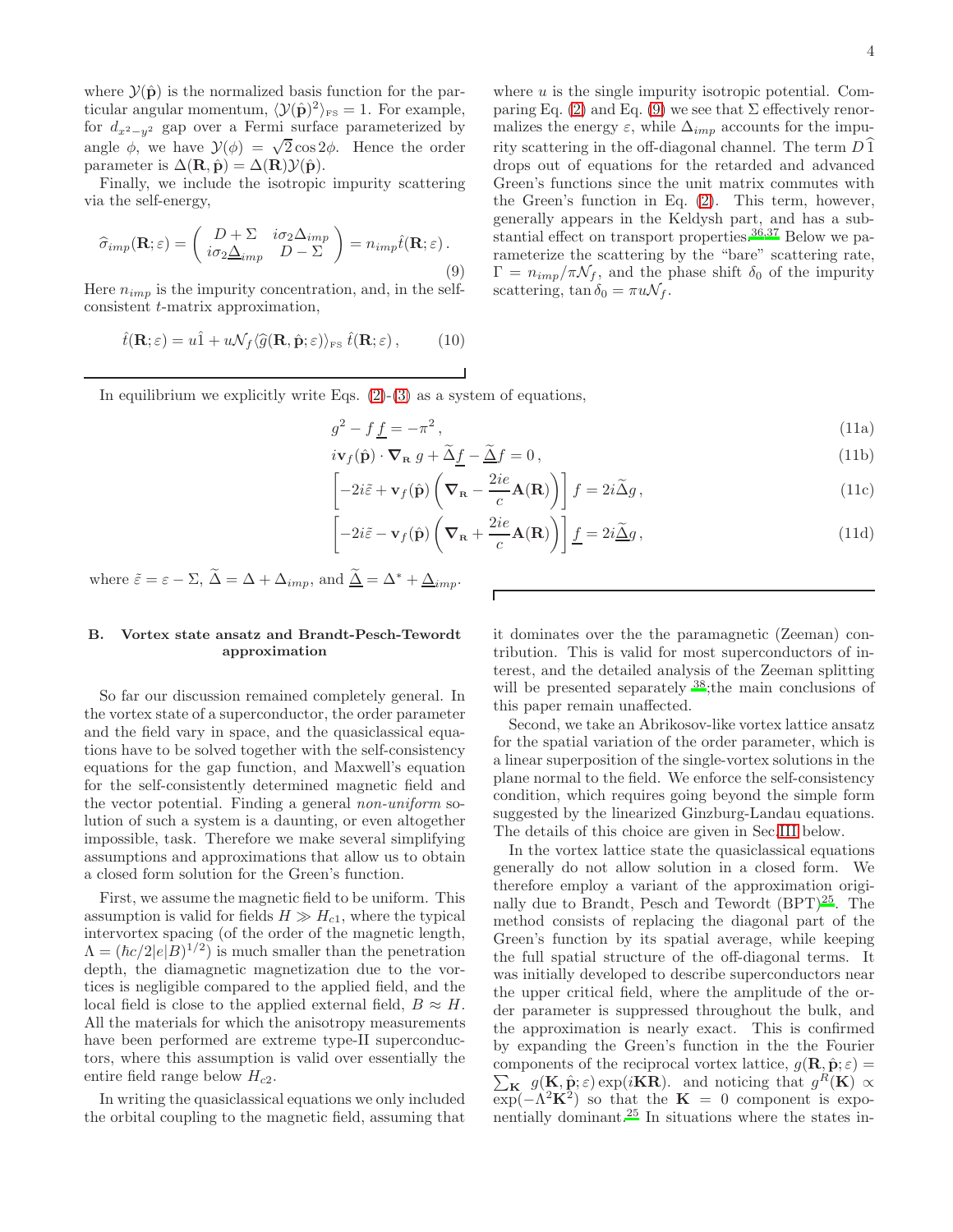side vortex cores are not crucial for the analysis, such as in extreme type-II  $,^{39}$  $,^{39}$  $,^{39}$  or nodal superconductors<sup>[26,](#page-18-25)[40](#page-18-39)</sup> the method remains valid essentially over the entire field range. Consequently the BPT approach and its variations was extensively used to study unconventional superconductors in the vortex state.[26](#page-18-25)[,41](#page-18-40)[,42](#page-18-41) One of the advantages of the method that it reproduces correctly the  $H = 0$  BCS limit,<sup>[31](#page-18-30)</sup> and therefore may be used to interpolate over all fields. One, however, needs to be cautious in computing the properties of impure systems: averaging over the intervortex distance ( $\sim \Lambda$ ) prior to averaging over impurities is allowed only when  $\Lambda/\ell \ll 1$ , where  $\ell$  is the mean free path, and hence the approach does break down at very low fields, and only asymptotically approaches the zero field result. We show the signatures of this breakdown in Sec. [IV C.](#page-11-0)

The use of the BPT approximation relaxes the constraints imposed by the assumption of a perfectly periodic vortex arrangement. Indeed, averaging over the unit cell of the vortex lattice is somewhat akin to the coherent potential approximation in many body physics, although with an important caveat that this is only done for the normal part of the matrix Green's function. Consequently, the results derived within this approach are also applicable to moderately disordered vortex solids.

# <span id="page-5-0"></span>III. SINGLE-PARTICLE GREEN'S FUNCTION

Hereafter we use  $g$  to denote the spatially averaged electron Green's function,  $g \equiv g(\hat{\mathbf{p}}; \varepsilon) =$  $g(\mathbf{R}, \hat{\mathbf{p}}; \varepsilon)$ . The approach we take here follows the stan-dard practice<sup>[26](#page-18-25)[,30](#page-18-29)[,31](#page-18-30)[,41](#page-18-40)</sup> of determining g from the spatially averaged normalization condition, Eq.[\(11a\)](#page-4-2),

$$
g^2 - \overline{f}\,\overline{f} = -\pi^2. \tag{12}
$$

Here we defined the average over vortex lattice of a product as

$$
\overline{f_1 f_2} = \int \frac{d\mathbf{R}}{V} f_1(\mathbf{R}) f_2(\mathbf{R}). \tag{13}
$$

The anomalous components of the Green's function satisfy Eqs.[\(11c\)](#page-4-2)-[\(11d\)](#page-4-2). Formally, the solution is obtained by acting with the inverse of the differential operator in the right hand side on the product  $\Delta g$  and  $\Delta g$  respectively. Upon replacement of g by its average, the operator acts solely on the order parameter,

<span id="page-5-1"></span>
$$
f(\mathbf{R}, \hat{\mathbf{p}}; \varepsilon) = 2ig(\hat{\mathbf{p}}; \varepsilon) \hat{O}_f \, \tilde{\Delta}(\mathbf{R}, \hat{\mathbf{p}}; \varepsilon) \qquad (14a)
$$

$$
\underline{f}(\mathbf{R}, \hat{\mathbf{p}}; \varepsilon) = 2ig(\hat{\mathbf{p}}; \varepsilon) \; \hat{O}_{\underline{f}}^* \underline{\tilde{\Delta}}(\mathbf{R}, \hat{\mathbf{p}}; \varepsilon) \,, \quad (14b)
$$

where

<span id="page-5-3"></span>
$$
\hat{O}_f = [-2i\tilde{\varepsilon} + \mathbf{v}_f(\hat{\mathbf{p}}) (\nabla_{\mathbf{R}} - i\frac{2e}{c} \mathbf{A}(\mathbf{R}))]^{-1}, (15a)
$$

$$
\hat{O}_{\underline{f}}^* = [-2i\tilde{\varepsilon} - \mathbf{v}_f(\hat{\mathbf{p}}) (\nabla_{\mathbf{R}} + i\frac{2e}{c} \mathbf{A}(\mathbf{R}))]^{-1}.
$$
 (15b)

The strategy is to use a vortex lattice solution as an input, compute the anomalous Green's functions  $f$  and  $f$  in terms of g from Eq.[\(14\)](#page-5-1), determine g from the normalization condition, and then enforce the self-consistency on  $\Delta$  and the impurity self-energies. In principle, any complete set of basis functions is suitable for expanding both  $\Delta(R, \hat{\mathbf{p}})$  and  $f(R, \hat{\mathbf{p}})$ . In practice, of course, we are looking for an expansion that can be truncated after very few terms, enabling efficient computation of the functions. The Abrikosov lattice ansatz for  $\Delta(R)$  is a superposition of the functions corresponding to the single vortex solution of the Ginzburg-Landau equations, and therefore it is natural to use these functions as our basis.

For an s-wave superconductor with an axisymmetric Fermi surface (isotropic in the plane normal to the field), it is well known that the vortex lattice is given by a superposition of the single flux line solutions, the oscillator (Landau level, or LL) functions,  $\Phi_0(x-x_0)$ , centered at different points in the plane normal to the applied field $43$ 

<span id="page-5-2"></span>
$$
\Delta(\boldsymbol{R}) = \sum_{k_y} C_{k_y} e^{ik_y y} \Phi_0 \left( \frac{x - \Lambda^2 k_y}{\Lambda} \right). \tag{16}
$$

Here the symmetry of the coefficients  $C_{k_y}$  determines the structure of the lattice. This form emerges from the solution of the linearized Ginzburg-Landau (GL), and is also consistent with the solution of the linearized, with  $g = -i\pi$ , quasiclassical equations. Moreover, this form is valid down to low fields as the admixture of the contributions from higher Landau levels,  $\Phi_n$  with  $n \neq 0$ , to  $\Delta(\mathbf{R})$ remains negligible.[44](#page-18-43) Consequently, the set of oscillator functions,  $\Phi_n$ , provides a convenient basis for the expansion of anomalous functions  $f$ . It is common to rewrite the operator  $\hat{O}$  via the bosonic creation and annihilation operators,  $a^{\dagger}$  and  $a^{31}$  $a^{31}$  $a^{31}$ . At the microscopic level, inserting this ansatz for  $\Delta(R)$  into the quasiclassical equations, Eqs.[\(14\)](#page-5-1), and enforcing the self-consistency condition, yields the order parameter which only includes the ground state oscillator functions, justifying use of Eq.  $(16)^{31}$  $(16)^{31}$  $(16)^{31}$ .

In unconventional superconductors the situation is more complex. While the solution of the GL equations are still given by Eq. [\(16\)](#page-5-2), this form is not a selfconsistent solution of the linearized microscopic equations: the momentum and the real space dependence of the order parameter are coupled via the action of the operator  $\mathbf{v}_f(\hat{\mathbf{p}}) \cdot \nabla_{\mathbf{R}}$ . Since the wave functions for Landau levels form a complete set, they can still be used as a basis for the expansion. The microscopic equations mix different Landau levels, and the self-consistent solution for the vortex state involves a linear combination of an infinite number of  $\Phi_n$  at each site<sup>[45](#page-18-44)</sup>. For the axisymmetric case the spatial structure of  $\Delta(R)$  is still close to that for the s-wave case, and the weight of the higher Landau levels in the self-consistent solution decreases rapidly with increasing  $n^{40,45}$  $n^{40,45}$  $n^{40,45}$  $n^{40,45}$ . Hence in practice the series in n is truncated either at  $n = 0$  (as for s-wave) or at the second non-vanishing term<sup>[26](#page-18-25)[,40](#page-18-39)</sup>. While this is often sufficient to describe the salient features of the thermal and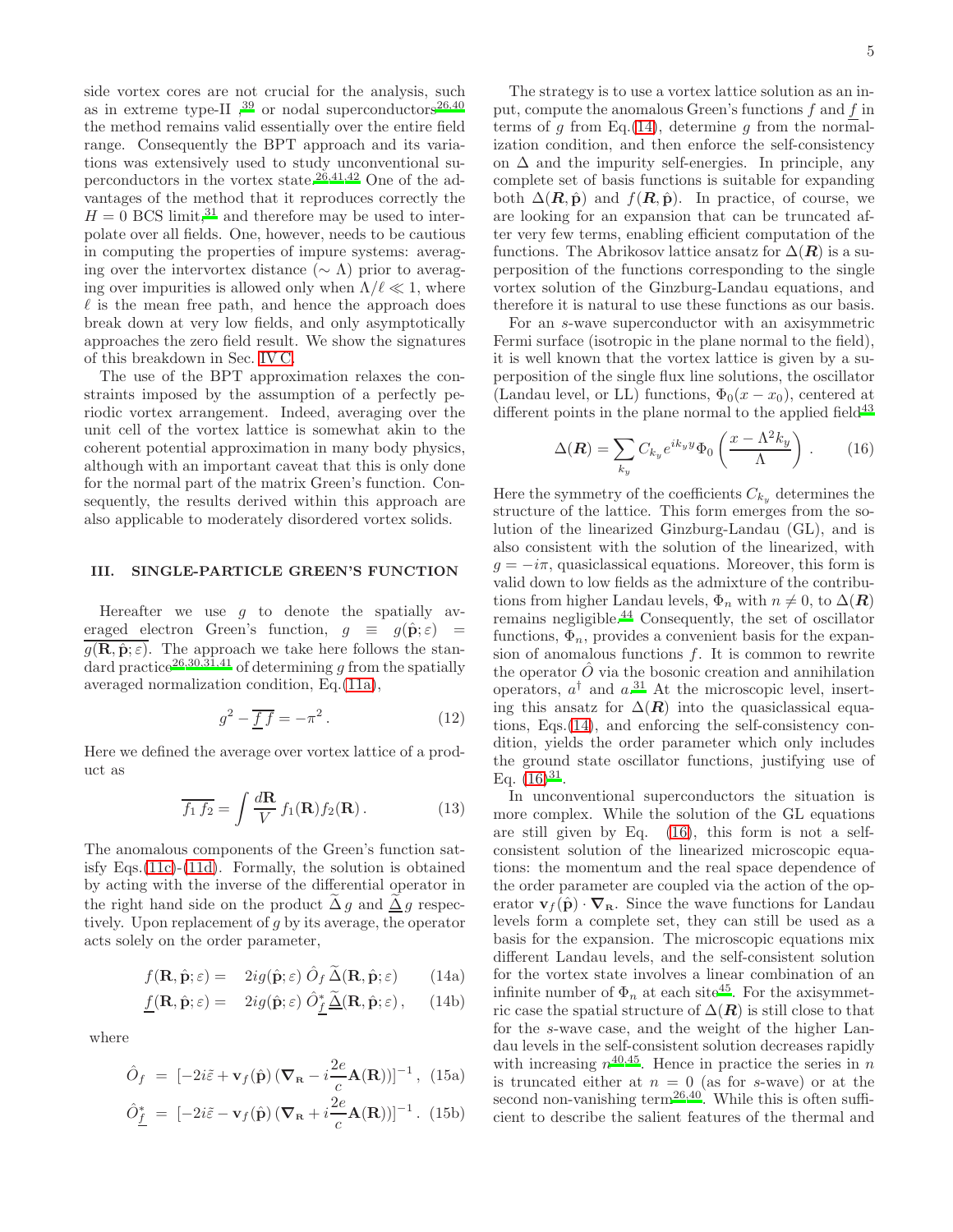transport coefficients, care should be taken in determining the anisotropies of these coefficients under a rotated field: the anisotropy is often of the order of a percent, and the structure of the vortex lattice should therefore be determined to high accuracy as well.

The situation is even more complex for unconventional superconductors with non-spherical Fermi surface, when the Fermi velocity is anisotropic in the plane normal to the applied field. Quasi-two dimensional systems with the field in the plane, such as shown in Fig. [1,](#page-3-1) give one example of such difficulties. Frequently in the microscopic theory the expansion is still carried out in the LL functions using the operators for the isotropic case. These functions are now strongly mixed, and hence (numerically intensive) inclusion of many LL is required before the self-consistency is reached. Determining magnetization in the vortex state, for example, was carried out with  $6$  LL functions<sup>[46](#page-18-45)</sup>.

This difficulty, however, is largely self-inflicted since, in contrast to the isotropic case, the LL functions in the form used in Ref. [46](#page-18-45) are not the solutions to the linearized GL equations. For an arbitrary Fermi surface the coefficients of the Ginzburg-Landau expansion are anisotropic, and the vortex lattice solution is given by the  $n = 0$  Landau Level in the rescaled, according to the anisotropy, coordinates.[47](#page-18-46) We show in Appendix [A](#page-15-0) that the proper rescaling is

<span id="page-6-2"></span>
$$
x' = x/\sqrt{S_f}, \qquad y' = y\sqrt{S_f}, \qquad (17)
$$

where  $S_f$  is a measure of the anisotropy of the Fermi surface. For a FS with rotational symmetry around the axis  $z_0$ , and for the field at an angle  $\theta_H$  to this axis,

$$
S_f = \sqrt{\cos^2 \theta_H + \frac{v_{0||}^2}{v_{0\perp}^2} \sin^2 \theta_H}.
$$
 (18)

Here  $v_{0\perp}^2 = 2\langle \mathcal{Y}^2(\hat{\mathbf{p}})v_{\perp i}^2(p_z)\rangle_{\text{FS}}$  and  $v_{0\parallel}^2 =$  $2\langle \mathcal{Y}^2(\hat{\mathbf{p}})v_{\parallel}^2(p_z)\rangle_{\text{FS}}$ , where  $v_{\parallel}$  is the projection of the Fermi velocity on the  $z_0$  axis, and  $v_{\perp i}$  with  $i = x_0, y_0$ is the projection on the axes in the plane normal to  $z_0$ . For the field in the basal plane  $\theta_H = \pi/2$ , and therefore  $S_f = v_{0||}/v_{0\perp}$ .

The appropriate basis functions, which we use hereafter, correspond to the oscillator states in the rescaled coordinates. If we chose the direction of the field as the z-axis,

$$
\widetilde{\Phi}_n(x, k_y) = \Phi_n \left( \frac{x - \Lambda^2 \sqrt{S_f} k_y}{\Lambda \sqrt{S_f}} \right). \tag{19}
$$

For an s-wave superconductor the  $n = 0$  ansatz for  $\Delta(R)$ satisfies microscopic equations, while for unconventional order parameters different LLs are once again mixed. However, with our choice of the basis functions this mixing is weak, enabling us to truncate the expansion at three components. Consequently, we use a generalized form of the vortex lattice  $\Delta(R, \hat{p}) = \Delta(R) \mathcal{Y}(\hat{p})$ , where

<span id="page-6-0"></span>
$$
\Delta(\mathbf{R}) = \sum_{n} \Delta_{n} \langle \mathbf{R} | n \rangle \tag{20a}
$$

$$
\langle \mathbf{R} | n \rangle = \sum_{k_y} C_{k_y}^{(n)} \frac{e^{ik_y \sqrt{S_f} y}}{\sqrt[4]{S_f \Lambda^2}} \widetilde{\Phi}_n(x, k_y) .
$$
 (20b)

The normalizing factor in Eq.[\(20b\)](#page-6-0) is introduced so that the states  $\langle \mathbf{R} | n \rangle$  are orthonormal, i.e.

$$
\int \frac{d\mathbf{R}}{V} \langle \mathbf{R} | n \rangle [\langle \mathbf{R} | n' \rangle]^* = \delta_{n,n'}, \qquad (21)
$$

provided

$$
\sum_{k_y} |C_{k_y}^{(n)}|^2 = 1.
$$
\n(22)

Consequently  $\Delta_n$  in Eq.[\(20a\)](#page-6-0) has the meaning of the amplitude of the appropriate component of the order parameter in the LL expansion.

The ladder operators,

<span id="page-6-1"></span>
$$
a = \frac{\Lambda}{\sqrt{2}} \left( -\nabla_{x'} + i(\nabla_{y'} + i\frac{x'}{\Lambda^2}) \right) , \qquad (23a)
$$

$$
a^{\dagger} = \frac{\Lambda}{\sqrt{2}} \left( \nabla_{x'} + i (\nabla_{y'} + i \frac{x'}{\Lambda^2}) \right), \qquad (23b)
$$

obey the usual bosonic commutation relations,  $[a, a^{\dagger}] =$ 1,  $[a, a] = [a^{\dagger}, a^{\dagger}] = 0$ , and connect the states  $|n\rangle$  via  $a|n\rangle = \sqrt{n}|n-1\rangle$  and  $a^{\dagger}|n\rangle = \sqrt{n+1}|n+1\rangle$ .

To solve  $Eq.(14)$  $Eq.(14)$  we rewrite the differential operators  $O_f$  and  $O_f$  via the ladder operators, Eq.[\(23\)](#page-6-1), and find

$$
O_f = \left[ -2i\tilde{\varepsilon} + \mathbf{v}_f(\hat{\mathbf{p}}) \left( \nabla_{\mathbf{R}} - i\frac{2e}{c} \mathbf{A}(\mathbf{R}) \right) \right]^{-1} \tag{24}
$$

$$
= \left[ -2i\tilde{\varepsilon} + \frac{1}{\sqrt{2}\Lambda} \left( v_-(\hat{\mathbf{p}})a^\dagger - v_+(\hat{\mathbf{p}})a \right) \right]^{-1}, (25)
$$

where

$$
v_{\pm} = v_x(\hat{\mathbf{p}}) / \sqrt{S_f} \pm i v_y(\hat{\mathbf{p}}) \sqrt{S_f}
$$
 (26)

For convenience we introduce the rescaled Fermi velocity

$$
\tilde{v}_f(\hat{\mathbf{p}})_x = v_f(\hat{\mathbf{p}})_x / \sqrt{S_f} \quad , \quad \tilde{v}_f(\hat{\mathbf{p}})_y = v_f(\hat{\mathbf{p}})_y \sqrt{S_f} \,, \tag{27}
$$

and its projection on the  $xy$ -plane (perpendicular to  $H$ ),

$$
|\tilde{v}_f(\hat{\mathbf{p}})| = \sqrt{\tilde{v}_f(\hat{\mathbf{p}})_x^2 + \tilde{v}_f(\hat{\mathbf{p}})_y^2},
$$
\n(28)

as well as the "phase factors",

$$
\tilde{v}_{\pm}(\hat{\mathbf{p}}) = \frac{\tilde{v}_f(\hat{\mathbf{p}})_x \pm i\tilde{v}_f(\hat{\mathbf{p}})_y}{|\tilde{v}_f^{\perp}|}.
$$
\n(29)

The off-diagonal parts of the matrix Green's function can be expressed in terms of the normal component  $q$ ,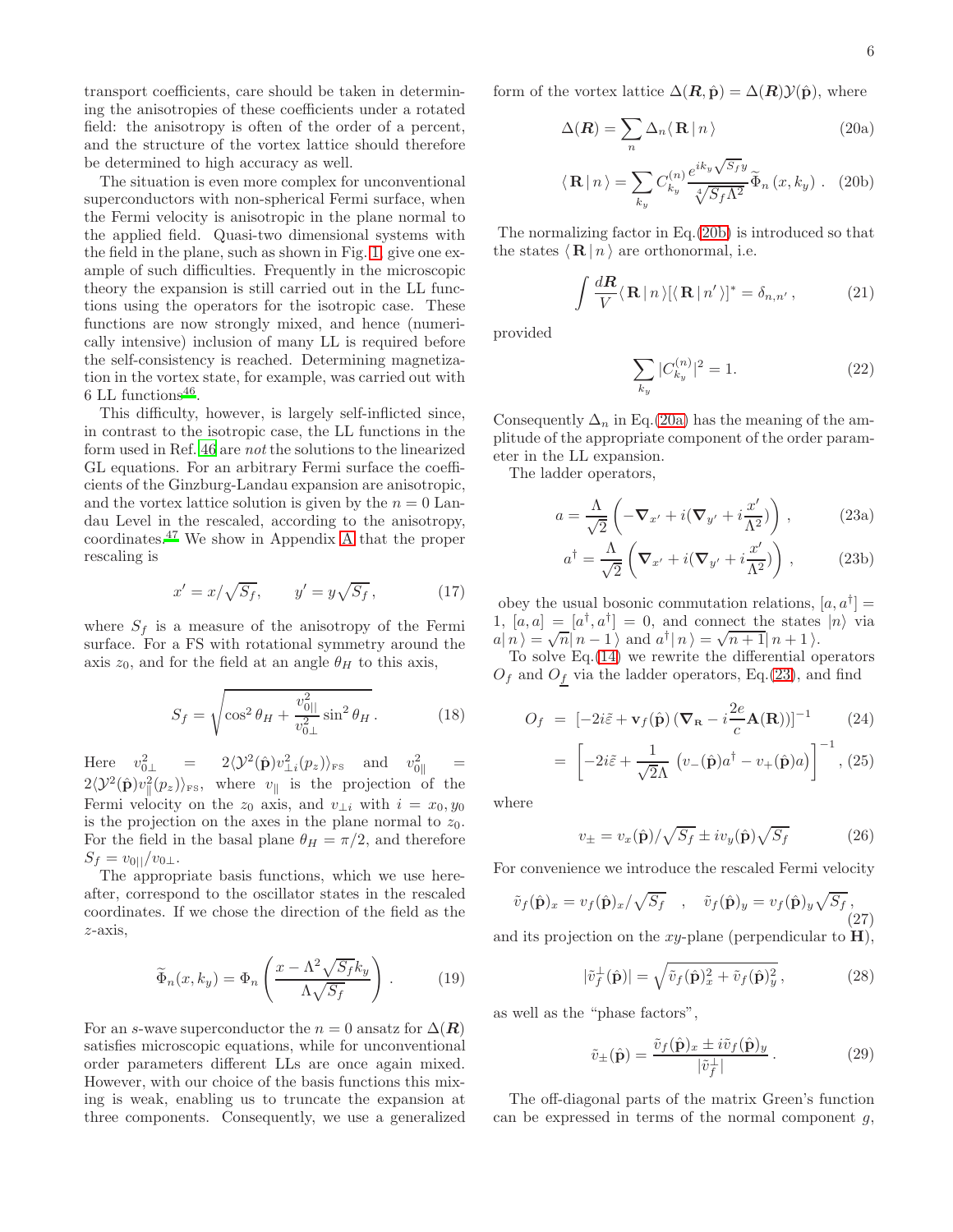and written as a series over the set  $\langle \mathbf{R} | m \rangle$ . The solution is based on exponentiating the operator  $O<sub>f</sub>$  to explicitly evaluate the result of its action on the order  $parameter^{30,31}$  $parameter^{30,31}$  $parameter^{30,31}$  $parameter^{30,31}$ , and is detailed in Appendix [B.](#page-16-0) We find

$$
f(\mathbf{R}, \hat{\mathbf{p}}; \varepsilon) = \sum_{m} f_m(\hat{\mathbf{p}}, \varepsilon) \langle \mathbf{R} | m \rangle, \qquad (30a)
$$

<span id="page-7-1"></span>
$$
f_m(\hat{\mathbf{p}}, \varepsilon) = ig \sum_n (-\tilde{v}_-(\hat{\mathbf{p}}))^{m-n} \mathcal{D}_{m,n}(\varepsilon, |\hat{\mathbf{p}}|) \tilde{\Delta}_n(\hat{\mathbf{p}}; \varepsilon),
$$
\n(30b)

where  $\tilde{\Delta}_n(\hat{\mathbf{p}};\varepsilon) = \Delta_n(\hat{\mathbf{p}}) + \Delta_{imp,n}(\varepsilon)$ . The coefficients

<span id="page-7-3"></span>
$$
\mathcal{D}_{m,n}(\varepsilon,|\hat{\mathbf{p}}|) = \sqrt{\pi} \frac{2\Lambda}{|\tilde{v}_f^{\perp}|} \sum_{j=0}^{\min(m,n)} (-1)^{n_1} D_{m,n}^{n_1,n_2} \left( \frac{2\tilde{\varepsilon}\Lambda}{|\tilde{v}_f^{\perp}|} \right),\tag{31}
$$

with  $n_1(j) = j + (|m-n|-(m-n))/2, n_2(j) = j + (|m-j|)/2$  $n + (m - n)/2$  in each term and

$$
D_{m,n}^{n_1,n_2}(z) = \left(\frac{-i}{\sqrt{2}}\right)^{n_1+n_2} \frac{\sqrt{n!}\sqrt{m!}}{(n-n_1)!n_1!n_2!} W^{(n_1+n_2)}(z),\tag{32}
$$

where  $W^{(n)}(z)$  is the *n*-th derivative of the function  $W(z) = \exp(-z^2) \text{erfc}(-iz)$ . These functions have the following symmetries:  $W^{(n)}(z)^* = (-1)^n W^{(n)}(-z^*),$  $\mathcal{D}_{m,n} = (-1)^{m-n} \mathcal{D}_{n,m}$  and  $D_{m,n}^{n_1,n_2}(z)^* = D_{m,n}^{n_1,n_2}(-z^*).$ 

The diagonal part,  $g$ , is determined from the average  $ff$  and the normalization condition. The details, once again, are relegated to Appendix [B,](#page-16-0) with the result

<span id="page-7-0"></span>
$$
g = -i\pi/\sqrt{1+P},\tag{33a}
$$

$$
P = -i\sqrt{\pi} \frac{2}{w^2} \sum_{n} \sum_{m} \widetilde{\Delta}_{n} \widetilde{\Delta}_{m} \sum_{k,l \ge 0}^{\prime} \frac{(\widetilde{v}_{+})^l (-\widetilde{v}_{-})^k}{l! \, k!}
$$

$$
\times \langle n | a^{\dagger k} a^l | m \rangle \left( \frac{-i}{\sqrt{2}} \right)^{k+l} W^{(k+l+1)} \left( \frac{\sqrt{2} \widetilde{\varepsilon}}{w} \right), \quad (33b)
$$

where  $w = |\tilde{v}_f^{\perp}| / \sqrt{2\Lambda}$ , and the prime over the k,lsum denotes the restriction that the matrix element  $\langle n | a^{\dagger k} a^l | m \rangle = \sqrt{n! m! / (n - k)! (m - l)!}$  is non-zero only for  $k \leq n, l \leq m$  and  $k - l = n - m$ .

If we truncate the expansion of the order parameter in the vortex state at the lowest Landau level function,  $n = 0$ , we find from Eqs.[\(33\)](#page-7-0)

<span id="page-7-2"></span>
$$
g = \frac{-i\pi}{\sqrt{1 - i\sqrt{\pi} \left(\frac{2\Lambda}{|\tilde{v}_f^{\perp}|}\right)^2 W'(\frac{2\tilde{\varepsilon}\Lambda}{|\tilde{v}_f^{\perp}|})\tilde{\Delta}_0 \tilde{\Delta}_0}},
$$
(34)

which agrees with previously obtained  $expressions^{26,30,31,41,48}$  $expressions^{26,30,31,41,48}$  $expressions^{26,30,31,41,48}$  $expressions^{26,30,31,41,48}$  $expressions^{26,30,31,41,48}$  $expressions^{26,30,31,41,48}$  $expressions^{26,30,31,41,48}$ . In the zero field limit,  $\Lambda \propto 1/\sqrt{H}$   $\rightarrow \infty$ , we use the asymptotic behavior at large values of the argument,  $W(z) \approx i/\sqrt{\pi}z$ ,  $W'(z) \approx -i/(\sqrt{\pi}z^2)$ , to verify that this Green's function tends to the BCS limit<sup>[26](#page-18-25)[,31](#page-18-30)</sup>, and therefore all the conventional results for the density of states in nodal superconductors immediately follow.

Eqs.[\(30\)](#page-7-1) and [\(33\)](#page-7-0) give the solution of the quasiclassical equations in the BPT approximation for a given vortex lattice and impurity self-energies, i.e. provided the coefficients  $\Delta_n, \underline{\Delta}_m$  and  $\Sigma, \Delta_{imp,n}, \underline{\Delta}_{imp,m}$  are known. The self-consistency equations for these coefficients,

$$
\Delta_n \ln \frac{T}{T_{c0}} = \int \frac{d\varepsilon}{4\pi i} \int d\hat{\mathbf{p}}_{\rm FS} \ n_f(\hat{\mathbf{p}}) \mathcal{Y}(\hat{\mathbf{p}}) \times \qquad (35)
$$

$$
\times \left( f_n^R(\hat{\mathbf{p}}; \varepsilon) - \underline{f}_n^R(\hat{\mathbf{p}}; \varepsilon)^* - 2\pi i \frac{\Delta_n \mathcal{Y}(\hat{\mathbf{p}})}{\varepsilon} \right) \tanh \frac{\varepsilon}{2T},
$$

and the equations for the impurity retarded and advanced self-energy, Eq. [\(9\)](#page-4-1), written explicitly through solution of Eq.  $(10)$  for the *t*-matrix,

$$
\hat{t} = \begin{pmatrix} t_{+} + t_{-} & t_{\Delta} i \sigma_{2} \\ i \sigma_{2} \underline{t}_{\Delta} & t_{+} - t_{-} \end{pmatrix} = \frac{1}{n_{imp}} \frac{\Gamma \sin^{2} \delta_{0}}{1 - \frac{\sin^{2} \delta_{0}}{\pi^{2}} (\langle g \rangle^{2} - \overline{\langle f \rangle \langle f \rangle} + \pi^{2})} \begin{pmatrix} \cot \delta_{0} + \langle g \rangle / \pi & (\langle f \rangle / \pi) i \sigma_{2} \\ i \sigma_{2} (\langle f \rangle / \pi) & \cot \delta_{0} - \langle g \rangle / \pi \end{pmatrix}, \quad (36)
$$

complete the closed form solution. Here  $T_{c0}$  is the critical temperature for the clean system,  $\Gamma = 0$ , which we used to eliminate the interaction strength,  $V_s$ , and the high energy cutoff. The elimination can also be done in favor of the impurity suppressed  $T_c$ , see e.g. Ref[.49.](#page-18-48)

#### IV. HEAT CAPACITY

#### A. Density of states and the specific heat

Once we self-consistently determined the Green's function, we can calculate the quasiparticle spectrum. We use the standard definition for the angle-resolved density of states at the Fermi surface,

$$
\frac{N(\varepsilon, \hat{\mathbf{p}})}{N_f(\hat{\mathbf{p}})} = -\frac{1}{\pi} \mathfrak{Im} g^R(\hat{\mathbf{p}}, \varepsilon), \qquad (37)
$$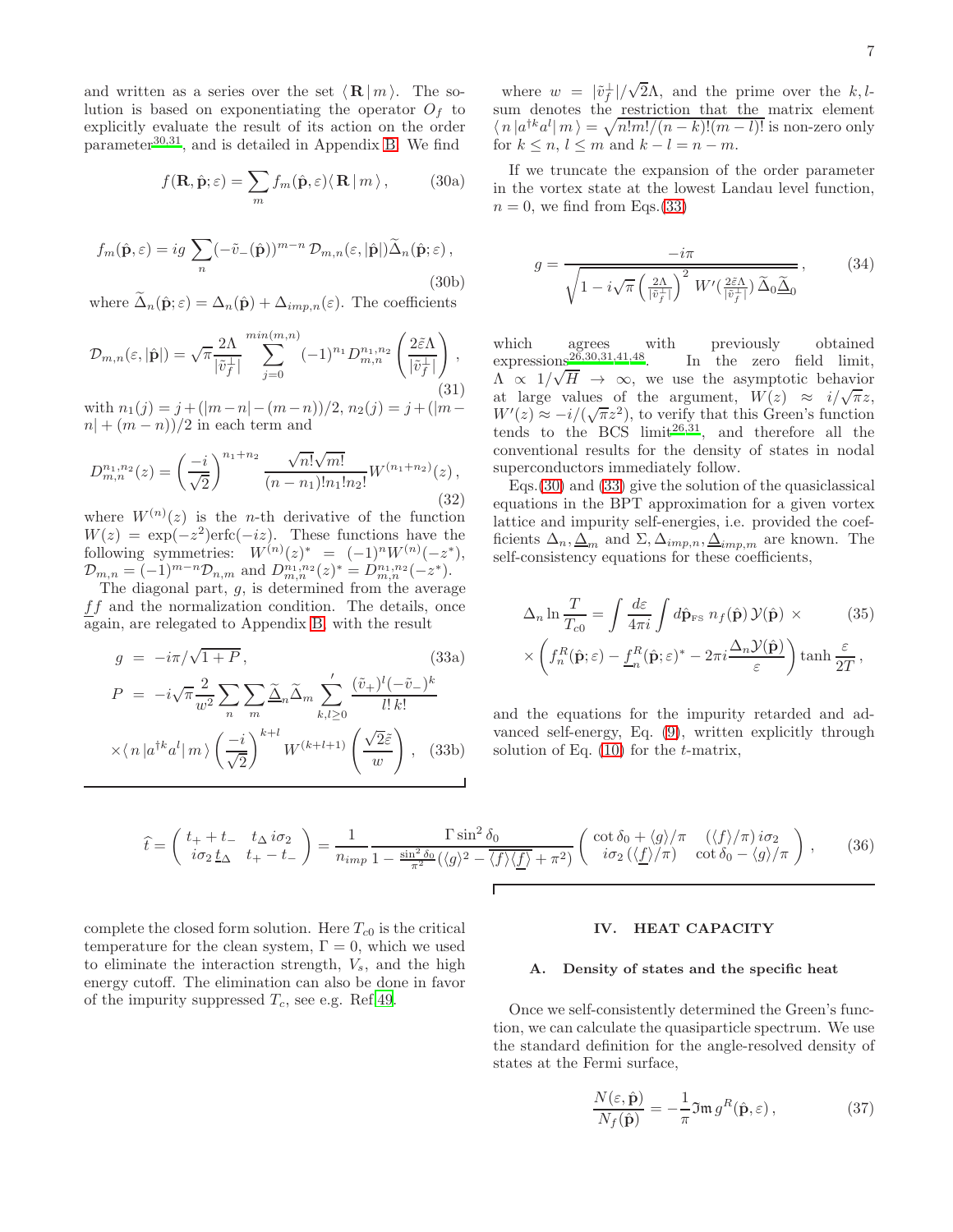where  $N_f$  is the normal state DOS.

The heat capacity is the derivative of the entropy,  $C =$  $T \frac{\partial S}{\partial T}$ , where

$$
S = -2 \sum_{\mathbf{k}} [(1 - f(E_{\mathbf{k}})) \ln(1 - f(E_{\mathbf{k}})) + f(E_{\mathbf{k}}) \ln f(E_{\mathbf{k}})]
$$
  
= 
$$
-2 \int_{-\infty}^{+\infty} d\varepsilon N(\varepsilon) [(1 - f(\varepsilon)) \ln(1 - f(\varepsilon)) + f(\varepsilon) \ln f(\varepsilon)],
$$

 $f(\varepsilon) = 1/(e^{\varepsilon/T} + 1)$  is the Fermi function, and  $N(\varepsilon) =$  $\int d\hat{\mathbf{p}} N(\varepsilon, \hat{\mathbf{p}})$  is the net DOS at energy  $\varepsilon$ . In practice, numerical differentiation of the entropy is computationally either noisy or very time consuming due to high accuracy required in finding S, and therefore not very convenient. At low temperatures the order parameter and the density of states are weakly temperature dependent, and therefore the specific heat can be obtained by differentiating only the Fermi functions. This leads to the well-known expression

<span id="page-8-1"></span>
$$
C(T, \mathbf{H}) = \frac{1}{2} \int_{-\infty}^{+\infty} d\varepsilon \, \frac{\varepsilon^2 \, N(T, \mathbf{H}; \varepsilon)}{T^2 \cosh^2(\varepsilon/2T)},\qquad(38)
$$

that lends itself more efficiently to numerical work. Note that the  $x^2/\cosh^2(x/2)$  function has a single sharp peak at  $x \sim 2.5$ , so the DOS at  $\varepsilon \sim 2.5 \div 3T$  contributes the most to the  $C/T$ . The difference between the specific heat defined from the density of state and the exact result is, of course, dramatic near the phase transition from the normal metal to a superconductor, where the peak in the specific heat is entirely due to entropy change not accounted for in Eq. [\(38\)](#page-8-1). At the same time, the regime where the anisotropy of  $C(T, H)$  is measured is far from  $T_c$ , and there we find that the results are very weakly dependent on the method of calculation. We therefore use the approximate expression above except where noted, and give a more detailed account of the difference between the two approaches for the specific Fermi surface shape in Sec. [IV C.](#page-11-0)

#### <span id="page-8-0"></span>B. Cylindrical Fermi surface

We are now prepared to consider the behavior of the specific heat in the vortex state of a superconductor. As mentioned above, our goal is to analyze the variations of the specific heat when the applied field is rotated with respect to the nodal directions. We consider first the simplest model of a cylindrical Fermi surface with vertical lines of nodes, and the field applied in the basal plane, at varying angle to the crystal axes.

This is a simplified version of a model for layered compounds, such as CeCoIn5, considered below in Sec. [IV C.](#page-11-0)

There we compute the specific heat for a quasi-cylindrical Fermi surface, open and modulated along the  $z_0$ -axis. The main advantage of considering an uncorrugated cylinder first is that it provides a good basis for semianalytical understanding of the main features of the thermodynamic properties. Moreover, this model gives results that are in semi-quantitative agreement with those for the more realistic model of Sec. [IV C.](#page-11-0)

The disadvantage of the model is that it is not selfconsistent. If the Fermi surface is cylindrical, there is no component of the quasiparticle velocity along the  $z_0$ direction (the axis of the cylinder). The field applied in the plane does not result in the Abrikosov vortex state, as the supercurrents cannot flow between the layers. Consequently, it is impossible to set up and solve the selfconsistency equations for the order parameter as a function of the applied field. Nonetheless we assume the existence of the vortex lattice where the order parameter has a single  $n = 0$  Landau level component, with the amplitude  $\Delta(T, H) = \Delta(T, 0) \sqrt{1 - H/H_{c2}(T)}$ , analogous to Ref[.3](#page-18-2)[,26](#page-18-25). With this assumption, we solve self-consistently for the temperature-dependent  $\Delta(T, 0)$ , and for the impurity self-energies. We consider the unitarity limit of impurity scattering (phase shift  $\delta_0 = \pi/2$ ). In the next section we compare this model with a more realistic fully self-consistent approach, and show that the major features of the two are very similar.

While in the cylindrical approximation the results depend solely on the ratio  $H/H_{c2}$ , for comparison with the results of the self-consistent calculation we recast them in similar form. We measure the field in the units of  $B_0 = \Phi_0/2\pi\xi_0^2$  where  $\Phi_0 = hc/2|e|$  is the flux quantum and  $\xi_0 = \hbar v_f / 2\pi T_c$  is the temperature independent coherence length in the ab-plane. At zero temperature the upper critical field along the c-axis is computed self-consistently,  $H_{c2,c} \approx 0.55B_0$ . We set the in-plane  $H_{c2} = 1.1B_0$  to approximate the factor of 2 anisotropy found in CeCoIn5, and choose the normal state scattering rate  $\Gamma/2\pi T_c = 0.007$  (suppression of the critical temperature  $(T_{c0} - T_c)/T_{c0} \approx 5\%$ ). We checked that the resulting map of the anisotropy in the specific heat in the  $T-H$ plane does not strongly depend on this particular choice. Of course, large impurity scattering smears the angular variations.

For a single Landau level component the solutions for the Green's function have a particularly simple form of Eq. [\(34\)](#page-7-2). For a  $d_{x^2-y^2}$  superconductor the gap function is  $\Delta(\phi) = \Delta \cos 2\phi$ . If the magnetic field is applied at an angle  $\phi_0$  to the x-axis (inset in Fig. [2\)](#page-9-0), the component of the Fermi velocity normal to the field is

$$
v_f^{\perp}(\phi) = v_f \sin(\phi - \phi_0). \tag{39}
$$

Therefore the Green's function of Eq.[\(34\)](#page-7-2) takes the form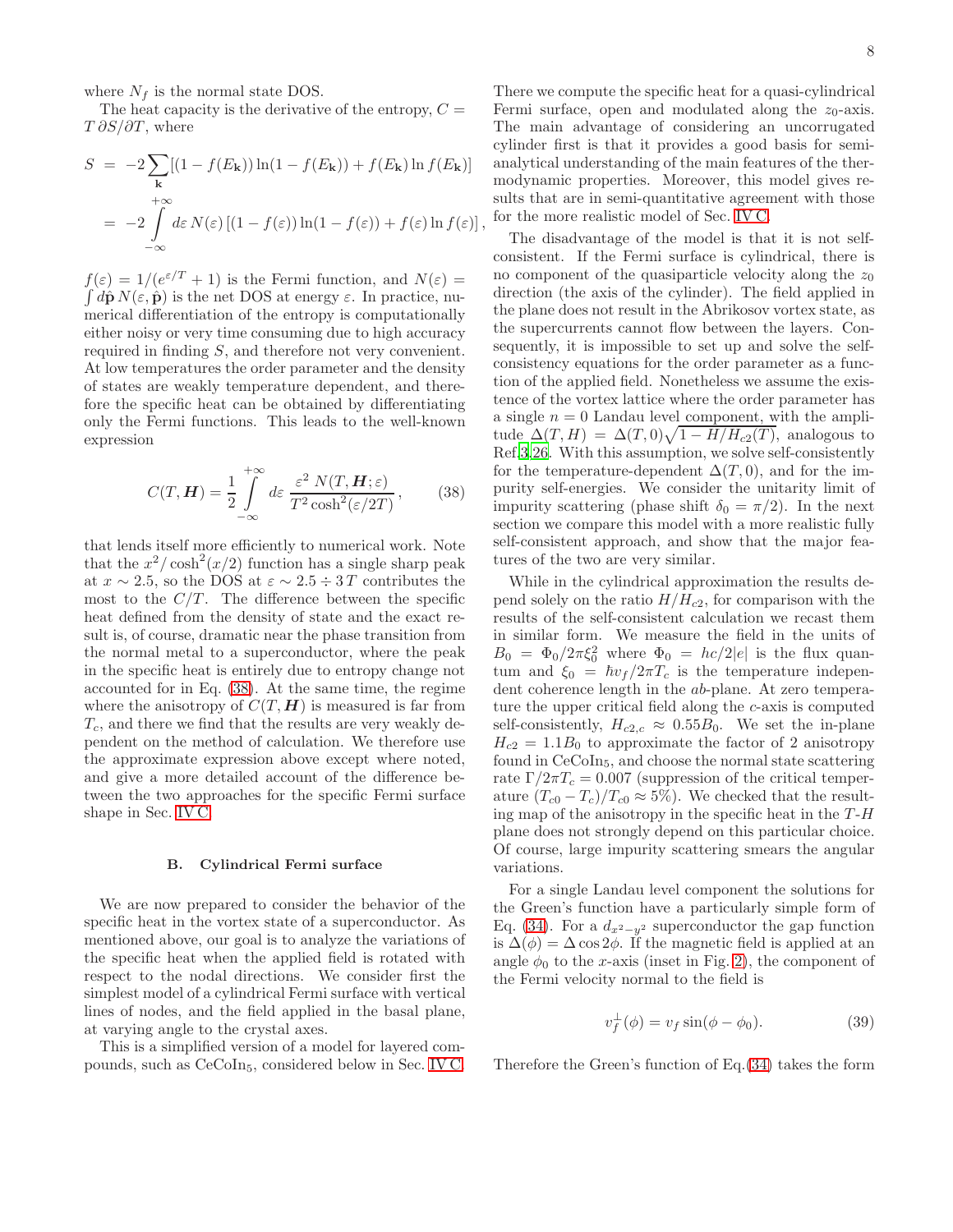<span id="page-9-4"></span>
$$
g(\varepsilon, \phi) = \frac{-i\pi}{\sqrt{1 - i\sqrt{\pi} \left(\frac{2\Lambda\Delta}{v_f |\sin(\phi - \phi_0)|}\right)^2 W'(\frac{2\tilde{\varepsilon}\Lambda}{v_f |\sin(\phi - \phi_0)|})\cos^2 2\phi}}
$$
(40)

Let us focus first on the residual density of states,  $\varepsilon \to 0^+$  in the clean limit,  $\Gamma = 0$ , to compare with the semiclassical Doppler approximation. In this case  $W'(0) = 2i/\sqrt{\pi}$  and the density of states reduces to

<span id="page-9-1"></span>
$$
N(0) = \int_0^{2\pi} \frac{d\phi}{2\pi} \frac{1}{\sqrt{1 + \frac{1}{4z^2} \frac{\cos^2 2\phi}{\sin^2(\phi - \phi_0)}}}
$$
(41)

where  $z = v_f/4\sqrt{2\Lambda}\Delta \sim \sqrt{H/H_{c2}}$ . The DOS can be obtained analytically for the nodal and antinodal alignments of the field.

*Node*,  $\phi_0 = \pi/4$ . Then Eq.[\(41\)](#page-9-1) reduces to

<span id="page-9-2"></span>
$$
N_{\text{node}}(0) = \frac{2}{\pi} \frac{z}{\sqrt{1+z^2}} K\left(\frac{1}{\sqrt{1+z^2}}\right),\tag{42}
$$

where  $K$  is the complete elliptic integral of the first kind. We use the convention of Ref. [50](#page-18-49) for the argument of all elliptic functions. In the weak field limit,  $z \ll 1$ ,

$$
N_{\text{node}}(0) \simeq \frac{2z}{\pi} \ln \frac{4}{z} \,. \tag{43}
$$

Antinode,  $\phi_0 = 0$ . The corresponding DOS is evaluated to be

<span id="page-9-3"></span>
$$
N_{\text{antinode}}(0) = \frac{z}{(z^2 + 1/4)^{1/4}} \frac{2}{\pi} \left[ K(r) - \frac{1}{2} F(\alpha, r) \right],\tag{44a}
$$

where  $F(\alpha, r)$  is the incomplete elliptic integral of the first kind, and

$$
\alpha = \arccos \frac{1 - \sqrt{z^2 + 1/4}}{1 + \sqrt{z^2 + 1/4}}, \ r = \frac{1}{\sqrt{2}} \sqrt{1 + \frac{1 + z^2}{\sqrt{1 + 4z^2}}}.
$$
\n(44b)

At low fields,  $z \ll 1$ , the antinodal DOS

$$
N_{\text{antinode}}(0) = \frac{2\sqrt{2}z}{\pi} \ln \frac{4\sqrt{2}}{z}.
$$
 (45)

Apart from the logarithmic correction (which is rapidly washed away by finite impurity scattering), the antinodal DOS exceeds the nodal value by a factor  $\sqrt{2}$ , in complete agreement with the Doppler approach<sup>[3](#page-18-2)</sup>. As the field increases however, Eqs. [\(42\)](#page-9-2) and [\(44\)](#page-9-3) predict a crossing point  $z^* \sim 0.63$  above which the residual nodal DOS becomes greater than  $N_{\text{antinode}}(0)$ ; this result was obtained numerically in Refs. [24](#page-18-23)[,51](#page-18-50). With our choice of  $\Delta(H) = \Delta \sqrt{1 - H/H_{c2}}$ , the zero-temperature crossover point lies at  $H^*/H_{c2} \sim 0.6$ .

Similar analytic expressions cannot be written for finite energies and we evaluate the DOS and the specific



<span id="page-9-0"></span>FIG. 2: (Color online) Left panel: The phase diagram for the anisotropy of the heat capacity for cylindrical Fermi surface. At low  $T$  and  $H$  (shaded area) the minimum in the heat capacity occurs when the field point in a nodal direction,  $\phi_0 = 45$ . As T increases the minimum first evolves into a maximum, and then switches back to a minimum. The inversion of zero energy DOS is indicated by the dotted line. Right panel: evolution of the heat capacity anisotropy with temperature for  $H/H_{c2} = 0.136$  (circles in the left panel). Some curves are shifted vertically for clarity, their original values at  $\phi_0 = 0$ are shown in boxes.  $\gamma_N$  is the Sommerfeld coefficient in the normal state.

heat numerically, including the impurity effects. Results for the anisotropy of the heat capacity are shown in Fig. [2.](#page-9-0) We present them in a form of a phase diagram (left panel) that shows the regions with the opposite anisotropy. Shaded (white) areas correspond to the minimum (maximum) of  $C$  when  $H$  is along a node. Of course the node-antinode anisotropy disappears as the field  $H \to 0$ . Since we are primarily interested in comparison of our results with the experimental data, we focus on the regime of moderate fields, and show the evolution of specific heat for different directions of the field,  $\phi_0$ , with the temperature in the right panel of Fig. [2.](#page-9-0) Notice that at  $\phi_0 = 45^\circ$ , when the field is along a nodal direction, the minimum in  $C(\phi_0)$  evolves into the maximum as T increases.

Inversion of the anisotropy in the  $T-H$  phase diagram is at odds with the semiclassical result that always predicts a minimum in the specific heat for the field parallel to the nodal direction. In the shaded area adjacent to the  $H_{c2}(T)$  line in Fig. [2,](#page-9-0) with minima for **H**|| *node*, the specific heat is already sensitive to the density of states near the BCS singularity in the DOS at  $\varepsilon \sim \Delta_0$ , and therefore direct comparison with the semiclassical analysis is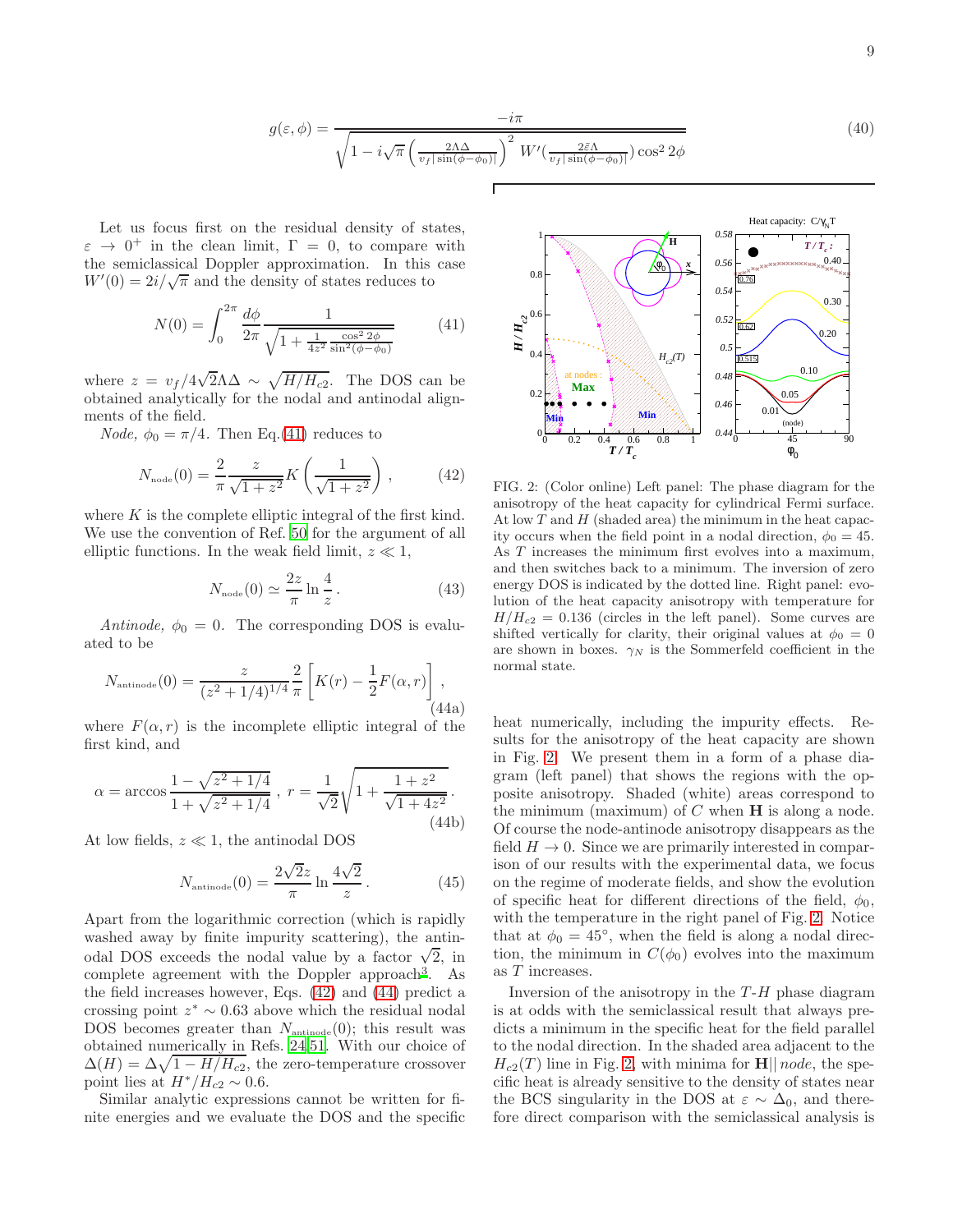

<span id="page-10-0"></span>FIG. 3: (Color online) Left: the low-energy part of the DOS for cylindrical FS. The nodal and antinodal DOS cross at finite energies (arrows). Right: the angle-resolved DOS (red shaded) for the two field orientations in the regions indicated by the dotted boxes in the left panel. The angle integrated DOS is given by the area of the shaded regions. See text for details.

not possible. Moreover, we show in the following section that the self-consistent models require nodal-antinodal anisotropy of the upper critical field, and the results for this part of the phase diagram are modified.

On the other hand, the anisotropy inversion between the low- $T$ , low- $H$  region, and the intermediate temperatures and fields, occurs still in the regime where the semiclassical logic may have been expected to work. The dotted line in the left panel of Fig. [2](#page-9-0) separates the two regions of the residual zero-energy DOS: below that line  $N_{\text{node}}(0) < N_{\text{antinode}}(0)$ , while above the line  $N_{\text{node}}(0)$  $N_{\text{antinode}}(0)$ . The inversion of the anisotropy in the specific heat is clearly not just a consequence of the behavior of the zero-energy DOS found above. Recalling that  $C/T$ is predominantly sensitive to the density of states at energies of the order of a few times  $T$  (see Eq.[\(38\)](#page-8-1)), we conclude that the origin of the anisotropy inversion is in the behavior of the finite energy DOS. We plot the lowenergy  $N(\varepsilon, H)$  at several values of the magnetic field in the left panel of Fig. [3.](#page-10-0) At low fields, the DOS anisotropy at small  $\varepsilon$  agrees with the semiclassical prediction, but the density of states for the field along a node (dashed lines) and along an antinode (solid lines) become equal at a finite energy indicated by arrows. Above this energy the DOS anisotropy is reversed, and is manifested in the reversal of the specific heat anisotropy as T increases. The crossing point moves to lower energies with increasing field, and is driven to zero when the residual,  $\varepsilon = 0$ , DOS for the two directions become equal. In our numerical work with finite impurity scattering rate this occurs at  $H^* \sim 0.5H_{c2}$ , and we checked that  $H^* \to 0.6H_{c2}$  as the system becomes more pure, in agreement with the analytical results above.

As suggested by us in the short Letter communicat-

ing our main results, the inversion stems from the interplay between the energy shift and scattering due to magnetic field<sup>[32](#page-18-31)</sup>. Magnetic field not only creates new quasiparticle states on the Fermi surface, but also scatters the quasiparticles and, consequently, re-distributes their spectral density. This scattering is present in the microscopic method, but not in the Doppler shift treatment. To understand this effect and to make con-

nection with the semiclassical approach we analyze the angle-resolved DOS obtained from the Green's function, Eq. [\(34\)](#page-7-2). It is instructive to re-write the Green's function in the BCS-like form which makes explicit the distinction between the energy shift and scattering rate. We define the "magnetic self-energy"  $\Sigma = \Sigma' - i\Sigma''$  from  $(\varepsilon - \Sigma)^{-2} \equiv i \sqrt{\pi} (2\Lambda/|\tilde{v}_f^{\perp}|)^2 W'(2\tilde{\varepsilon}\Lambda/|\tilde{v}_f^{\perp}|)$  so that the Green's function reads

$$
g^{R} = -i\pi \left( 1 - \frac{|\Delta_0|^2 \mathcal{Y}^2(\hat{\mathbf{p}})}{(\varepsilon - \Sigma'(\varepsilon, \mathbf{H}, \hat{\mathbf{p}}) + i\Sigma''(\varepsilon, \mathbf{H}, \hat{\mathbf{p}}))^2} \right)^{-1/2}.
$$
\n(46)

The density of states for a given direction at the Fermi surface can be found from the comparison of  $\varepsilon - \Sigma(\hat{\mathbf{p}})$ with  $\Delta_0 \mathcal{Y}(\hat{\mathbf{p}}) = \Delta_{max} \cos 2\phi$ . Since  $W'(x)$  is a complexvalued function, both  $\Sigma'$  and  $\Sigma''$  are generally non-zero: the former shifts the quasiparticle energy, while the latter accounts for the direction-dependent scattering. For now we neglect the impurity broadening: for quasiparticles moving not too close to the field direction the fieldinduced scattering is normally greater than the scattering by impurities. Non-zero  $\Sigma''$  is the key signature of our microscopic solution. Both real and imaginary components of the self-energy depend on the quasiparticle energy  $\varepsilon$ , the strength and direction of the field **H** and on the momentum of the quasiparticle with respect to both nodal direction and the field. Using the expansion around  $W'(0) = 2i/\sqrt{\pi}$  at small values of the argument, and taking  $W'(z \gg 1) \approx -i/\sqrt{\pi}z^2$  for large arguments, we find two limiting cases,

<span id="page-10-1"></span>
$$
\varepsilon - \Sigma \approx i \frac{|\tilde{v}_f^{\perp}|}{2\sqrt{2}\Lambda} + O\left(\frac{\Lambda^2 \varepsilon^2}{|\tilde{v}_f^{\perp}|^2}\right), \text{ if } \varepsilon \ll \frac{|\tilde{v}_f^{\perp}|}{2\Lambda}, (47)
$$

$$
\varepsilon - \Sigma \approx \varepsilon + O\left(\frac{|\tilde{v}_f^{\perp}|^2}{\Lambda^2 \varepsilon^2}\right), \qquad \text{if } \varepsilon \gg \frac{|\tilde{v}_f^{\perp}|}{2\Lambda}. (48)
$$

Note that  $|\tilde{v}_f^{\perp}(\hat{\mathbf{p}})|/2\Lambda \propto \sqrt{H}$  is the characteristic magnetic energy scale for quasiparticles at position  $\hat{p}$  on the Fermi surface. In the first limit, valid at low energies (or moderately strong fields) for quasiparticle momenta away from the field direction, the imaginary part of the self-energy is dominant. In the opposite limit the effect of the field is small. Between these two limits, i.e. at finite energies, moderate fields and arbitrary  $\hat{\mathbf{p}}$ , the real (energy shift) and the imaginary (scattering) parts of the self-energy can be comparable.

We can now analyse the angle-dependent contribution to the density of states from different regions at the Fermi surface at a given field, which is shown in the right panel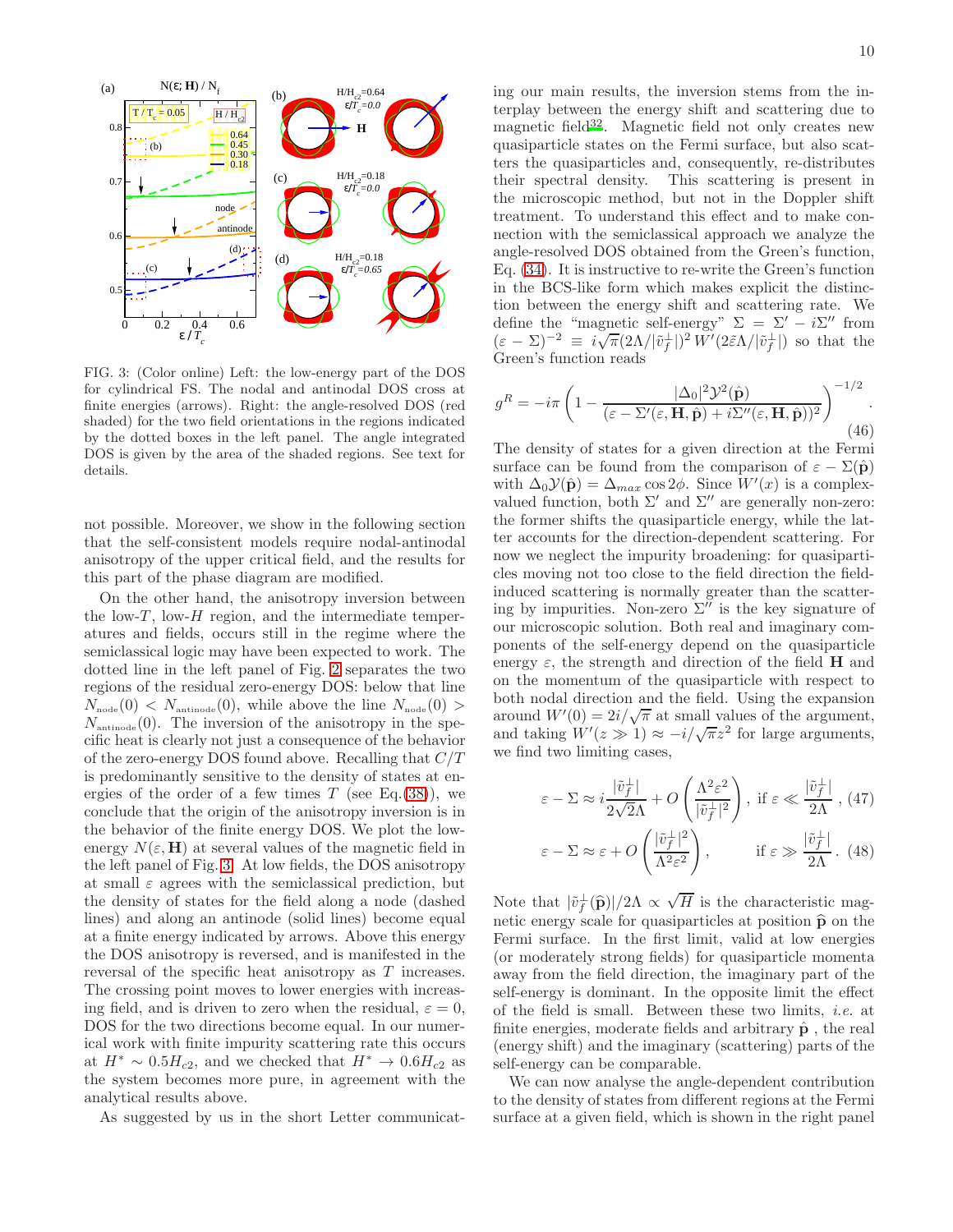of Fig. [3.](#page-10-0) Consider first very low energy  $\varepsilon \to 0$ , panels Fig. [3](#page-10-0) b) and c), so that we are in the regime described by Eq.[\(47\)](#page-10-1). At low fields, panel c), the characteristic energy,  $|\tilde{v}_f^{\perp}(\hat{\mathbf{p}})|/2\Lambda$  is smaller than the maximal gap,  $\Delta_{max}$ , and therefore most of the field-induced quasiparticle states appear near the nodes for which  $|\tilde{v}_+^{\perp}(\hat{p})|$  is moderately large. Consequently, as in the semiclassical result, field applied along a nodal direction does not create quasiparticles near that node, while the field applied along the gap maximum generates new states at all nodes. The small contribution seen in the right frame of panel c) at the nodes aligned with the field is due to impurity scattering. Thus, while the scattering on the vortices, i.e. the imaginary part of Eq.[\(47\)](#page-10-1), does produce a non-vanishing contribution to the DOS over most of the Fermi surface, at very low energy and low field the spectral weight of the field-induced states is mainly concentrated near the nodal points.

This changes as the field is increased, see panel b). At high field the Doppler shift and pairbreaking due to scattering are strong, and sufficient to contribute to the single particle DOS over almost the entire Fermi surface where  $|\tilde{v}_f^{\perp}(\hat{\mathbf{p}})|/2\Lambda \sim \Delta_{max}(H)$  (as a reminder, in our notations the maximal gap,  $\Delta_{max} = \Delta_0 \sqrt{2}$ , since we chose  $\mathcal{Y}(\phi) = \sqrt{2} \cos 2\phi$  to be normalized). The obvious exceptions are the momenta close to the direction of the field, when  $|\tilde{v}_f^{\perp}(\hat{\mathbf{p}})| \ll v_f$ . For the field aligned with the node this restriction is not severe: near the node  $v_f^{\perp} \simeq v_f \delta \phi$ and  $\Delta(\hat{\mathbf{p}}) \simeq 2\Delta_{max}\delta\phi$ , where  $\delta\phi$  is the deviation from the nodal (and field) direction. Hence if  $v_f/(2\Lambda) \sim \Delta_{max}$ , almost the entire Fermi surface contributes to the DOS when the field is aligned with a node. In contrast, for the field along the gap maximum, in a range of angles close to the field direction the gap is large and the magnetic self-energy is small, and hence no spectral weight is generated. As a result, the density of states is higher for the nodal orientation. This is the origin of zero-energy DOS inversion as found numerically in Ref. [24](#page-18-23) and as derived above.

We finally consider the DOS at finite energy  $\varepsilon \ll$  $\Delta_{max}$ , panel (d). In the absence of the field the most significant contribution to  $N(\varepsilon)$  comes from the BCS peaks at  $\varepsilon = \Delta_0 |\mathcal{Y}(\hat{\mathbf{p}})|$ , located at momenta  $\hat{\mathbf{p}}_{\varepsilon}$  at angles  $\phi_n \pm \delta \phi_{\varepsilon}$ , where  $\phi_n = \pi/4 + \pi n/2$  are the nodal angles, and  $\delta\phi_{\varepsilon} \approx \varepsilon/(2\Delta_{max}) = \varepsilon/(2\sqrt{2}\Delta_0)$ . Scattering on impurities or vortices broadens these peaks, and re-distributes the spectral density to different energies (as in all unconventional superconductors, scattering reduces the weight of the singularity and piles up spectral weight at low energies). However, the vortex scattering is anisotropic as it depends on  $v_f^{\perp}$ , see Eq.[\(47\)](#page-10-1), the component of the velocity normal to the field. Therefore if a field is applied along a nodal direction, at that node  $v_f^{\perp} \simeq v_f \delta \phi_{\varepsilon} \ll v_f$ , and the peaks in the angle resolved DOS remain largely intact (d,right). On the other hand, if the field is applied along a gap maximum, BCS peaks near all four nodes are broadened by scattering, and their

contribution to the net DOS is reduced (d,left). So, even when the field is moderately low but the quasiparticle energy exceeds some value  $\varepsilon^*$ , which can only be determined numerically, the gain from sharp (unbroadened by scattering) coherence peaks exceeds the field-induced contribution from the near-nodal regions. Then the DOS is higher for the field along a node rather than the gap maximum. Recalling that the specific heat at temperature  $T$  is largely controlled by the density of states at the energy of about  $2.5T$ , we expect that the anisotropy of the specific heat is also inverted at  $T/T_c \sim \varepsilon^*/2.5T_c$ . It is this change in the finite-energy density of states, rather than the zero energy DOS, that determines the inversion line in the phase diagram, see Fig. [2.](#page-9-0)

# <span id="page-11-0"></span>C. Quasi-two-dimensional Fermi surface

We mentioned above that a major motivation of our work is to address the apparent discrepancy between the thermal conductivity and specific heat measurements in CeCoIn5. While this material does possess a quasi-two dimensional sheet of the Fermi surface, the normal state resistivity anisotropy is very moderate, indicating a significant c-axis electronic dispersion. Consequently, while the results of the previous section are very suggestive of the anisotropy reversal, we need to verify that similar physics persists in a more realistic open quasi-cylindrical Fermi surface, described by

$$
p_f^2 = p_x^2 + p_y^2 - (r^2 p_f^2) \cos(2s \, p_z / r^2 p_f).
$$

We parameterize this FS by the azimuthal angle in the ab-plane,  $\phi$ , and momentum along the c-axis,  $p_z$ , so that the Fermi velocity at a point  $(\phi, p_z)$  is

$$
\mathbf{v}_f(p_z, \phi) = \begin{pmatrix} p_f/m \sqrt{1 + r^2 \cos(2sp_z/r^2 p_f)} \cos \phi \\ p_f/m \sqrt{1 + r^2 \cos(2sp_z/r^2 p_f)} \sin \phi \\ p_f s/m \sin(2sp_z/r^2 p_f) \end{pmatrix}.
$$

With this parametrization, the anisotropy factor of the normal state DOS is  $n_f(\hat{\mathbf{p}}) = 1$ . Parameter r determines the corrugation amplitude along the z-axis, and we find that the results do not depend on its value; below we set  $r = 0.5$ . The second parameter, s, is physically important since it fixes the anisotropies of the normal state transport and the critical field: the characteristic velocities in the ab-plane and along the c-axis are  $v_{0\perp} = p_f/m \equiv v_f$  and  $v_{0\parallel} = p_f s/m$ . The normal state conductivity anisotropy is  $\sigma_{zz}/\sigma_{xx} = s^2$ .

The main advantage of allowing for the c-axis dispersion is the ability to solve the quasiclassical equations in the BPT approximation self-consistently, with respect to both the order parameter as a function of  $T, H$ , and the impurity self-energy. We take moderate values of the anisotropy,  $s = 0.25$  and  $s = 0.5$ , for which the vortex structure is still three-dimensional. The latter value yields  $H_{c2}$  anisotropy close to that of CeCoI<sub>5</sub>. The calculations below are done with three Landau level channels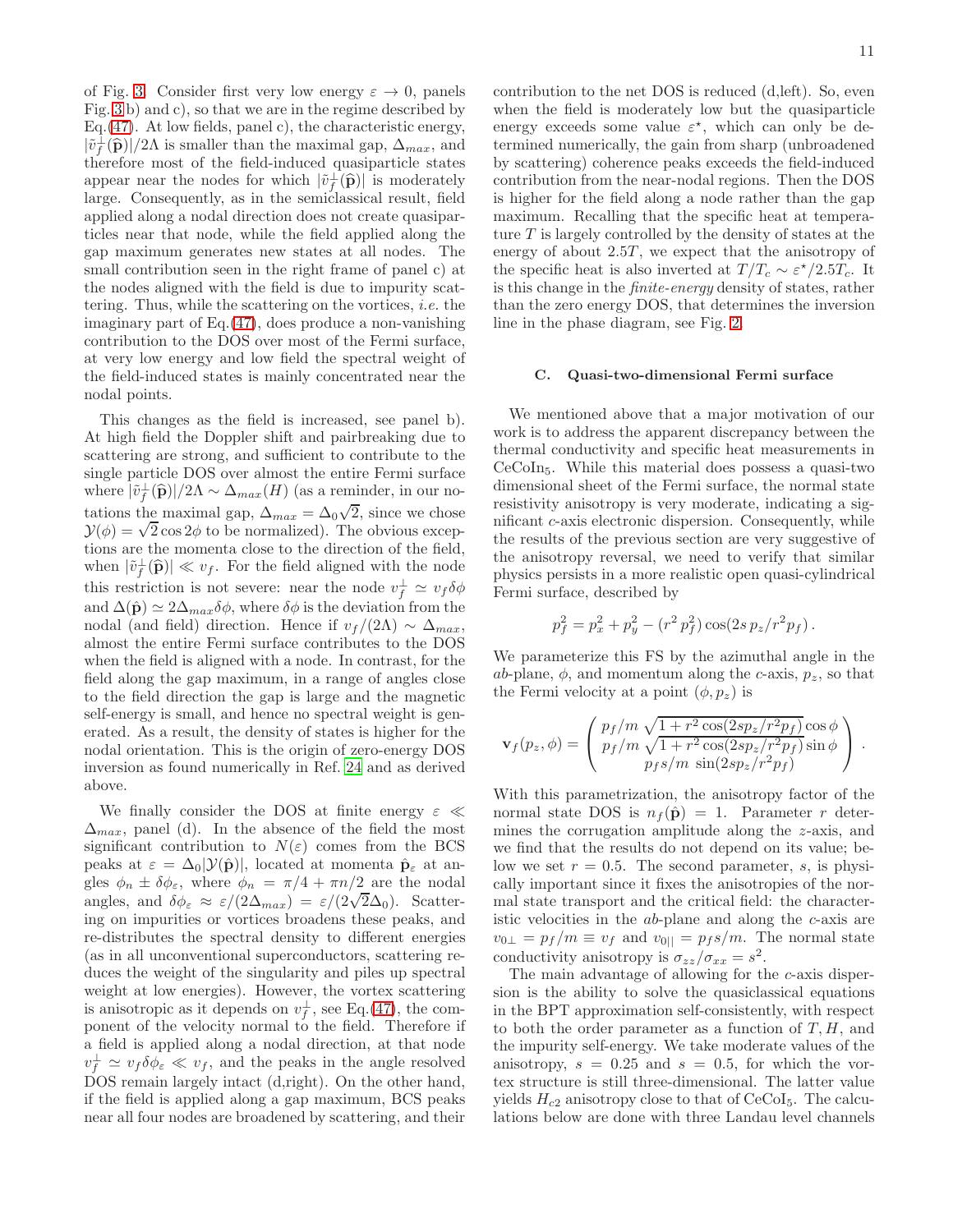

<span id="page-12-0"></span>FIG. 4: (Color online) Multiple Landau level contributions to the order parameter. Left panel: LL components as a function of the field in the antinodal direction for  $T/T_c$  = 0.2 (left). Right panel: upper critical field along a node for different number of Landau channels in  $\Delta$  (clean limit);  $H_{c2}$ has converged for  $N \geq 3$ . We also show for comparison the  $H_{c2}$  as calculated with one channel  $\Delta_0$  without coordinate rescaling [\(17\)](#page-6-2).

for the order parameter,  $\Delta_0$ ,  $\Delta_2$ ,  $\Delta_4$ . With the rescaling of Appendix [A](#page-15-0) this is sufficient for convergence of the upper critical field. The values of the higher components  $\Delta_2, \Delta_4$  are less than 5% of  $\Delta_0$ , see Fig. [4,](#page-12-0) and addition of further components does not change the results.

For this Fermi surface we solve the linearized selfconsistency equation and compute  $H_{c2}$  in the basal plane. The anisotropy between nodal and antinodal upper critical fields appears naturally as a result of the d-wave symmetry,  $H_{c2}^{node} \neq H_{c2}^{antinode}$ . The value of  $H_{c2}$  is essentially determined by balancing the kinetic energy of the supercurrents vs. the condensation energy, and the former is different for different orientations of the field.

Let us now look at the difference between the selfconsistent and non-self-consistent order parameter calculations. For this we again present a phase diagram, Fig. [5,](#page-12-1) analogous to Fig[.2](#page-9-0) for the cylindrical FS. Left panel shows the results for the Fermi surface with  $r =$ s = 0.5, and the impurity strength  $\Gamma/2\pi T_c = 0.007$  $(T_c/T_{c0} \sim 0.95, \ell_{tr}/\xi_0 \simeq 70)$ . The values of the critical fields at  $T = 0$  are  $H_{c2}^{antinode} \approx 1.45B_0$ ,  $H_{c2}^{node} \approx 1.27B_0$  and  $H_{c2}^{c} \approx 0.57B_0$ . This gives the in-plane anisotropy  $(H_{c2}^{antinode} - H_{c2}^{node})/H_{c2}^{antinode} \sim 15\%,$  and the ratio between the c-axis and antinodal directions,  $H_{c2}^{c}/H_{c2}^{antinode} = 0.4.$  To demonstrate the influence of the FS c-axis curvature on this phase diagram, we present in Fig. [5\(](#page-12-1)b) a similar diagram a Fermi surface with parameters,  $r = 0.5$  and  $s = 0.25$ . These parameters correspond to the reduction by factor of 2 of the velocity along the c-axis and the critical fields  $H_{c2}^{antinode} \approx 2.85B_0, H_{c2}^{node} \approx 2.55B_0$  and  $H_{c2}^c \approx 0.57B_0$ . The  $H_{c2}$  anisotropies are: 10% in the basal plane between nodal and antinodal directions, and  $H_{c2}^{c}/H_{c2}^{antinode} = 0.2$ . Fig. [5](#page-12-1) shows that a factor of two difference in the c-axis



<span id="page-12-1"></span>FIG. 5: (Color online) The phase diagram of the heat capacity anisotropy  $C(\phi_0)$  for the corrugated FS with  $s = r = 0.5$  (left) and  $s = r/2 = 0.25$  (right).

velocity affects only the absolute values of  $H_{c2}^{(anti)node}$ , but otherwise the two diagrams for the anisotropy in the ab-plane look almost identical.

The shaded "semiclassical" region at low temperatures and fields in Fig. [5,](#page-12-1) where minima of  $C$  are for  $\mathbf{H} \parallel node$ , expanded compared with that for cylindrical FS (Fig. [2\)](#page-9-0). We note that if we truncate the order parameter expansion at the lowest Landau level, without full convergence of  $H_{c2}$ , the "nodal minimum" region occupies similar range for both corrugated and purely cylindrical FS. Therefore this expanded range is the result of the selfconsistency and inclusion of higher harmonics. On the other hand, the shaded 'minimum-at-a-node' region near  $H_{c2}$  shrunk to low H and high T, where the anisotropy is almost washed out, and is experimentally undetectable.

Specific heat as a function of the field direction is shown in Fig. [6.](#page-13-0) The curves are computed at the  $(T, H)$ points indicated in the phase diagram of Fig. [5](#page-12-1) by circles and squares. The left (right) panel refers to lower (higher) field. At higher fields the gap nodes always correspond to maxima of C. At low fields, however, nodes correspond to either minima or maxima of C depending on the temperature, Fig. [6\(](#page-13-0)left). The lowest dashed curve in the left panel of Fig. [6](#page-13-0) appears to contradict the semiclassical results; we show below that it corresponds to the breakdown of the BPT approximation. We conclude that the optimal range of field and temperature for experimental detection of the nodes based on the heat capacity anisotropy is at intermediate values of  $H/H_{c2}$ and  $T/T_c$ , where the anisotropy of C is large and the ambiguity in interpretation is small.

The discrepancy between  $t = 0.5$  profile on the left that shows a weak minimum at the nodes and the position of the point in the 'maximum' region of the phase diagram in Fig. [5](#page-12-1) is due to the fact that we computed and differentiated entropy to determine the phase diagram, but employed the approximate formula Eq. [\(38\)](#page-8-1) to calculate the heat capacity anisotropy profile (neglecting the derivative of the DOS with temperature). Compari-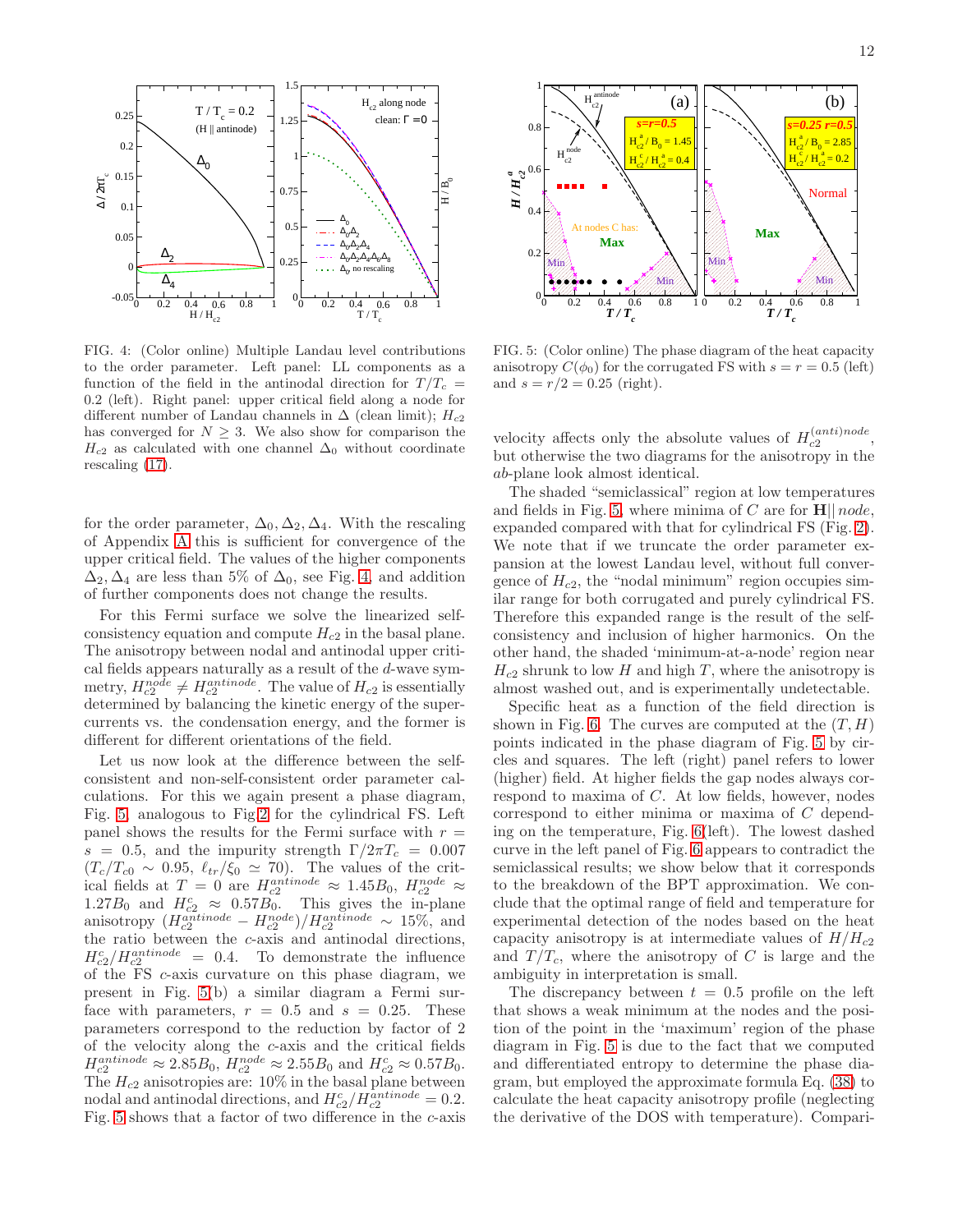

<span id="page-13-0"></span>FIG. 6: (Color online) Heat capacity profiles for T-scans at  $H=$  and  $H=$ . The gap node is at  $\phi_0 = 45^\circ$ . Left: the evolution of anisotropy with temperature along a line of circles (low field) in Fig[.5\(](#page-12-1)a). Right: same for the high field (squares in Fig[.5\(](#page-12-1)a)). The curves that were shifted down to appear on the same scale are shown with their original values at  $\phi_0 = 0$ in boxes.



<span id="page-13-1"></span>FIG. 7: (Color online) The heat capacity at  $H/H_{c2} = 0.27$ . Comparison of the approximate formula Eq. [\(38\)](#page-8-1) with the rigorous calculation of  $C/T = \partial S/\partial T$  from numerical differentiation of the entropy. The crossing of C's for nodal and antinodal H directions at low temperature  $T/T_c \approx 0.15$ , indicated by arrows in the inset, is not significantly affected by the approximation.

son of the exact and approximate formulas for the heat capacity is shown in Fig. [7.](#page-13-1) The lower inversion between the minimum and the maximum of  $C$  for the field along the nodes is only slightly shifted to higher T due to use of the approximate formula (inset). The point of the high- $T$ inversion is more sensitive to it, but, as discussed above, is not in the regime of experimental interest.

At the lowest fields and temperatures in Fig. [5](#page-12-1) (below  $0.1H_{c2}$  and  $0.07T_c$ ) there appears a very small anomalous region where the heat capacity anisotropy is inverted compared to the semiclassical result. Our analysis shows that this is an artefact caused by the breakdown of the BPT approximation. Manifestations of this failure are



<span id="page-13-2"></span>FIG. 8: (Color online) The DOS for quasi-cylindrical FS for fields  $H/B_0 = 0.1, 0.4, 0.8$   $(H_{c2} = 1.45B_0(1.27B_0)$  for H|| antinode (node)). (a) Overall shape of the DOS for three fields, and (b) enlarged low-energy region. The low field DOS for nodal (dashed) and antinodal (solid) directions of H cross several times. We ascribe it to high derivatives of W-function. The oscillating behavior decreases as system becomes cleaner (c), and disappears for single channel (d).

enhanced (compared to cylindrical FS) by the fully selfconsistent calculation of the multiple Landau channel order parameter.

A necessary condition for the validity of the BPT approximation is that the electron mean free path is much greater than the intervortex distance,  $\ell(H) = v_f \tau(H) \gg$  $\Lambda(H)$ . Only in this case we are allowed to carry out the vortex lattice spatial averaging before averaging over the impurity configurations to compute the self-energy. Consequently, for finite impurity concentration the approximation is bound to fail at low fields. In figure [8](#page-13-2) we present the DOS at low field and temperature for different number of  $\Delta$ -channels and the purity of the material. Notice that for the dirtier material with more than one channel of the order parameter the DOS oscillates at low energies when the field  $H$  is  $\parallel antinode$ , panel (b). These oscillations lead to the additional unphysical inversion of the heat capacity anisotropy at very low  $T, H$ , that is seen in the bottom left corner of the phase diagram in Fig. [5,](#page-12-1) and is shown by the dashed line in the left panel of Fig. [6.](#page-13-0) The same oscillations are also present in the self-consistently calculated impurity self-energies, which we do not show here. We find that they decrease in a cleaner material, Fig. [8\(](#page-13-2)c).

The interval of the fields where the oscillations are observed coincides with the region where the BPT approximation is no longer trustable. We consider the BPT breakdown at low temperature, where the den-sity of states is, Eq. [\(40\)](#page-9-4),  $N(0, H)/N_0 = -\Im \mathfrak{m} \langle g/\pi \rangle \sim$  $\sqrt{H/H_{c2}}$ . The impurity self-consistency in the unitary limit gives  $\tau(H) = \frac{1}{2\gamma} N(0, H)/N_0 \sim \frac{1}{2\gamma} \sqrt{\frac{H}{H_{c2}}}$ . Here  $\gamma = \Gamma \sin^2 \delta_0$  is the normal state scattering rate. Recalling that  $\Lambda(H)/\xi_0 \sim \sqrt{H_{c2}/H}$  and requiring  $v_f \tau(H) \gg$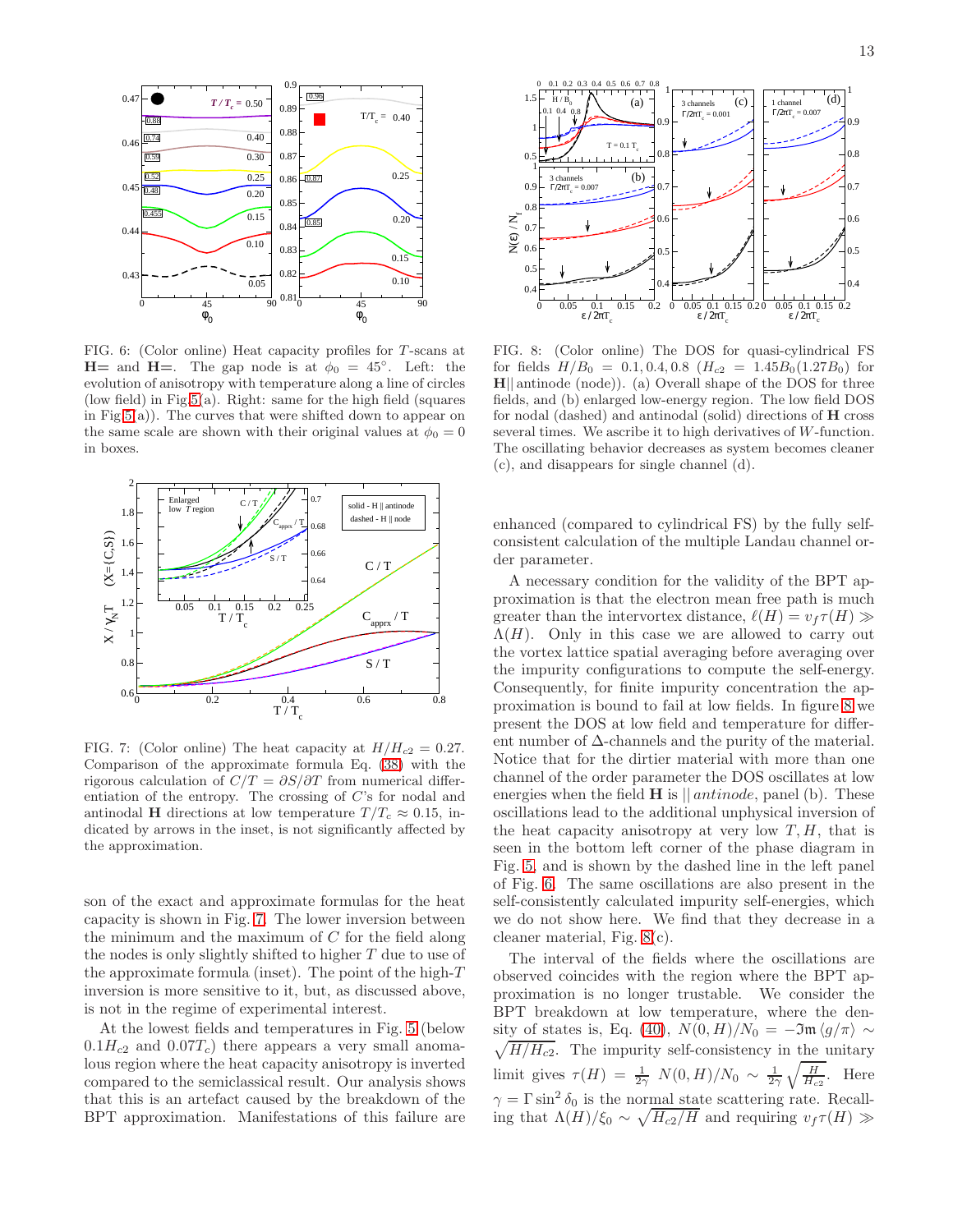$\Lambda(H)$ , we obtain a condition for the applicability of BPT:  $H/H_{c2} \gg \gamma/2\pi T_c$ . Thus, for our impurity bandwidth  $\gamma/2\pi T_c \sim 0.01$  the BPT approximation is only applicable for fields  $H/H_{c2} \gg 0.01$  and the oscillations seen in the DOS likely are a signature of this breakdown. We checked that increasing disorder expands the anomalous region and is consistent with this interpretation. For the single-component (lowest Landau level)  $\Delta$ , the numerically computed DOS does not show significant anomalous behavior, Fig. [8\(](#page-13-2)d), at the same impurity level as in Fig. [8\(](#page-13-2)b). We argue that although the breakdown of the approximation is still there, its manifestation is less pronounced compared with the multiple-channel order parameter. Use of higher Landau channels for the expansion of  $\Delta$  leads to the appearance of the higher derivatives of the  $W(z)$ -function,  $W^{(n)}(z)$ , in the Green's function, see  $(Eq.33)$  $(Eq.33)$ . These grow very fast with n at  $z = 0$  (approximately as n!!) and are strongly oscillating as the argument is increased from zero. This is likely the underlying reason for the oscillations in the DOS, and therefore the ultra-low  $T-H$  inversion is an artefact of using the approximation beyond its region of validity. In contrast, other inversion lines in the phase diagram correspond to physical inversion of the measured properties.

#### <span id="page-14-0"></span>V. DISCUSSION AND CONCLUSIONS

In this work we laid the foundations for an approach that provides a highly flexible basis to the calculation, on equal footing, of the transport and thermodynamic properties of unconventional superconductors under magnetic field. The theoretical method is based on the quasiclassical theory of superconductivity and the Brandt-Pesch-Tewordt approximation for treatment of the vortex state in superconductors. This approximation allows for accurate and straightforward (analytic closed form expressions for the Green's functions) way to describe effects of the magnetic field in almost the entire  $T-H$  phase diagram for clean superconductors, with the exception of ultralow fields and temperatures. Combined with the non-equilibrium Keldysh formulation of the quasiclassical theory it paves a path for a very effective computational scheme that self-consistently takes into account multiple Landau levels of the expansion of the order parameter and impurities, and allows calculations for arbitrary temperature and magnitude of the field. The companion paper II extends the method to the calculation of transport properties and focuses on the electronic thermal conductivity.

Here we computed the density of states and the specific heat in the  $T-H$  plane for a d-wave superconductor with a quasi-two dimensional Fermi surface (cylinder modulated along the symmetry axis), and the magnetic field rotated in the basal plane. This choice of the Fermi surface and the field orientation was motivated by experiments on the heavy fermion  $CeCoIn<sub>5</sub><sup>17</sup>$  $CeCoIn<sub>5</sub><sup>17</sup>$  $CeCoIn<sub>5</sub><sup>17</sup>$ . We provided the first complete description of the evolution of the anisotropy of the



<span id="page-14-1"></span>FIG. 9: (Color online) The anisotropy of the heat capacity in rotated magnetic field. The  $T-H$  phase diagram for a  $d$ wave superconductor with a corrugated cylinder Fermi surface with purely orbital depairing. In the large part of the phase diagram the maxima of  $C(\phi_0)$  function correspond the nodal directions (indicated by arrows) on the Fermi surface. This result is opposite to that in the Doppler region, which is confined to  $H/H_{c2} \lesssim 0.5$  and  $T/T_c \lesssim 0.2$ .

heat capacity due to nodes of the superconducting gap across the  $T-H$  phase diagram, see Fig. [9.](#page-14-1)

Our main conclusion is that the anisotropic scattering of quasiparticles due to vortices plays a crucial role in the variation of the density of states and the specific heat as a function of the field direction. This effect is absent in the semiclassical (Doppler shift) approach, and becomes important already at moderately low fields, and at finite temperatures. As our phase diagram of Fig. [9](#page-14-1) shows, as a result of this scattering, the anisotropy in the specific heat changes sign as a function of  $T$  and  $H$ . At low fields and temperatures the minima in the heat capacity occur when the field is oriented along the nodal directions, in agreement with the semiclassical (Doppler shift) calculation. At higher T and H (already at  $T/T_c \gtrsim 0.2$  at low fields) the situation is reversed, and the maxima rather than minima of the specific heat are found when the field is along a nodal direction. Moreover, we showed that the inversion is related to the behavior of the density of states at finite energy, and not simply the residual DOS at the Fermi surface.

While we expect that the loci of the inversion lines in the  $T-H$  plane weakly depend on the shape of the Fermi surface<sup>[52](#page-18-51)</sup>, it is the existence of this inversion and its connection to the scattering and the finite energy DOS that emerged from our theoretical description and was not captured by previous approaches to the problem. Our calculations serve as a basis for the analysis of the experimental data, and we note that the interpretation of experiments based on the low-field expectations of minima for the field along the nodes can lead to diametrically opposite conclusions regarding the gap symmetry, depending on the values of the field and temperature where the anisotropy is been measured. The results suggest that the amplitude of the anisotropy is the greatest at inter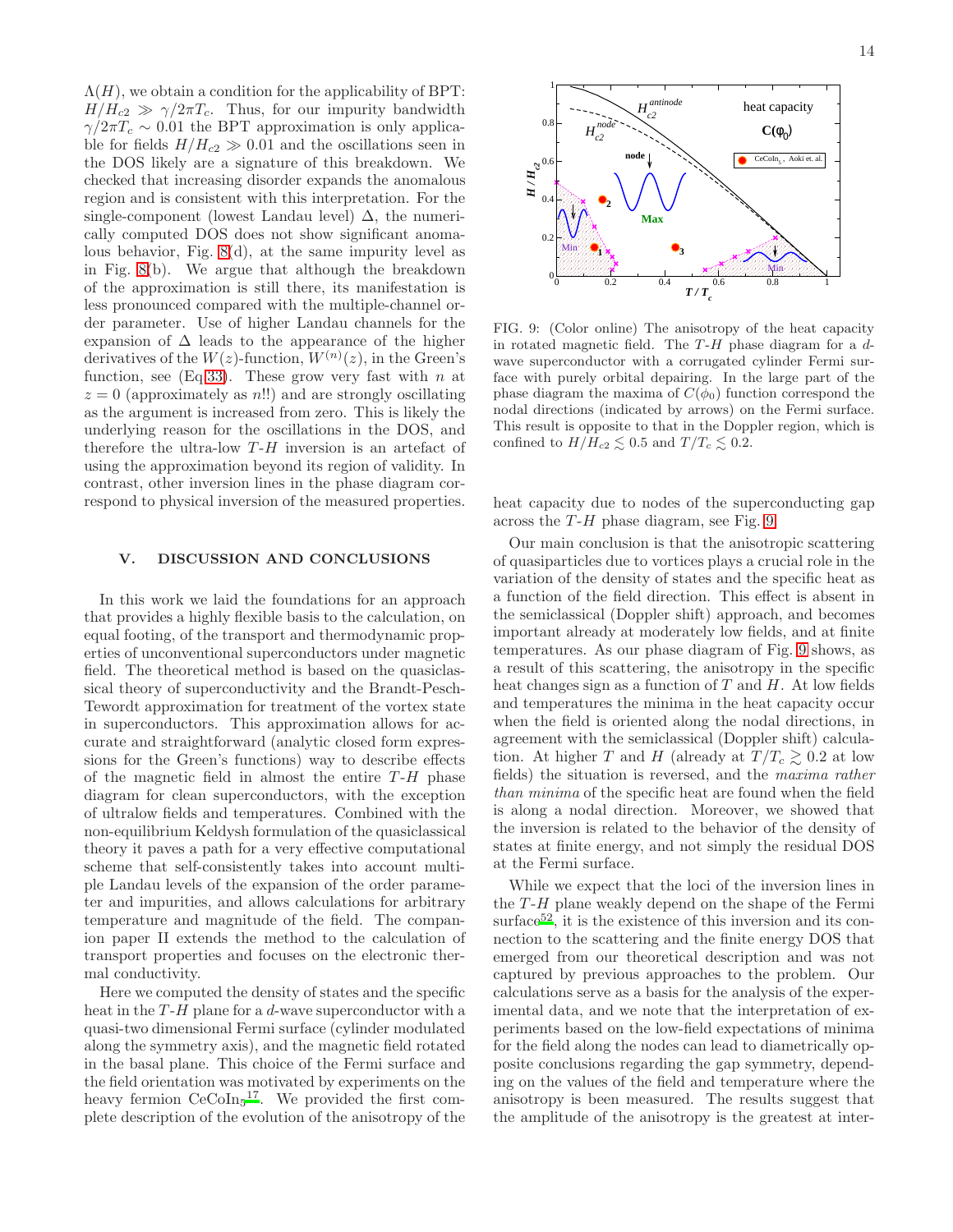mediate temperatures and fields, and that it is desirable not only to measure the C anisotropy at a few temperatures and fields, but also determine its evolution over the phase diagram.

As an example, we consider the data for  $CeCoIn<sub>5</sub>$  from Ref. [17](#page-18-16), and plot in Fig. [9](#page-14-1) the points where the published data were taken. The measured  $C(\phi_0)$  shows minima for the field along the [100] and [010] directions ( $\phi_0 = \pi n/2$ with  $n = 0, 1, 2, 3$ , at all three locations, with vanishingly small anisotropy at point 3. Points 2 and 3 are clearly in the region where maxima of  $C(\phi_0)$  determine the nodes, and thus firmly point towards  $d_{x^2-y^2}$  symmetry. Point 3 is also close to the inversion line, which explains small amplitude of the oscillations. Point 1, in contrast, is in the "semiclassical" region, and therefore the minima of  $C(\phi_0)$  for the field along the crystal axes may be more suggestive of a  $d_{xy}$  symmetry. We note, however, that the exact location of the inversion line is sensitive to the exact shape of the Fermi surface, and changes between the calculations restricted to the lowest Landau level for cylindrical Fermi surface, Fig. [2](#page-9-0) and the multicomponent quasi-2D case, Fig. [5.](#page-12-1) We argue therefore that points 2 and 3 are more reliable indicators of the gap symmetry, and the results are more suggestive of the  $d_{x^2-y^2}$  gap. While such a conclusion purely from the specific heat data is not foolproof, we show in II that the  $d_{x^2-y^2}$  symmetry is also supported by the analysis of the heat transport anisotropy of Ref. [10](#page-18-9).

The microscopic approach, by its very nature, couples the gap symmetry with the shape of the Fermi surface. For that reason direct comparison of our results with other experimental data, for example in the borocarbides  $YNi<sub>2</sub>B<sub>2</sub>C<sup>15</sup>$  $YNi<sub>2</sub>B<sub>2</sub>C<sup>15</sup>$  $YNi<sub>2</sub>B<sub>2</sub>C<sup>15</sup>$  and  $LuNi<sub>2</sub>B<sub>2</sub>C<sup>16</sup>$  $LuNi<sub>2</sub>B<sub>2</sub>C<sup>16</sup>$  $LuNi<sub>2</sub>B<sub>2</sub>C<sup>16</sup>$ , is not possible. These systems are essentially three dimensional, and the Fermi surface has no quasi-cylindrical sheets. Moreover, it is very likely that there is substantial gap modulation along the z-axis, and comparison should be made with both point and line node models $13,15$  $13,15$ . While the argument for the change in the anisotropy due to scattering on the vortices is quite general, the position of the anisotropy inversion lines in the phase diagram (if any) is undoubtedly different from that found for the quasi-2D system, and such differences are known to occur in the zero-energy DOS<sup>[52](#page-18-51)</sup>. Therefore we will consider the nodal structures of these systems separately in near future.

To reiterate, the approach described in this work presents a powerful tool to study the gap symmetry in the unconventional superconductors taking into account their realistic Fermi surfaces. Our results serve as a basis for interpretation of experimental data, pointing towards a resolution of the discrepancy between the results of the specific heat and thermal conductivity measurements in CeCoIn5, which is also addressed in II. The method developed here can be easily generalized to include other Fermi surfaces, paramagnetic effects, and other aspects of real materials, the discussion of which we defer to future publications.

#### VI. ACKNOWLEDGEMENTS

This work was partly done at KITP with support from NSF Grant PHY99-07949; and was also supported by the Board of Regents of Louisiana. We thank D. A. Browne, C. Capan, P. J. Hirschfeld, Y. Matsuda, and T. Sakakibara for discussions, and one of us (I. V) is very indebted to A. Houghton for encouragement at the early stages of this work.

# <span id="page-15-0"></span>APPENDIX A: CHOICE OF OPERATORS FOR ANISOTROPIC FERMI SURFACE

The raising and lowering operators for the eigenfunction expansion of the order parameter,  $a^{\dagger}$ , a and the corresponding ladder states can be introduced in several different ways. We want to define them in the manner that facilitates the efficient computations. This issue becomes important for anisotropic Fermi surfaces and arbitrary direction of the field. Anisotropy of the FS is directly translated into the shape of a single vortex and we can choose the orthogonal states such that they approximate this shape well already at the lowest order truncation of the expansion of  $\Delta(\mathbf{R})$ .

We consider an axisymmetric FS in cylindrical coordinates  $(r, \phi, z_0)$ . The energy has the form  $2m\varepsilon =$  $p_r^2 + f(p_{z_0})$ , with an arbitrary function  $f(p_{z_0})$  of the  $p_{z_0}$ momentum. The vortex state near the critical temperature  $T_c$  is determined from the linearized GL equations,

$$
-K_{ij}\tilde{\nabla}_i\tilde{\nabla}_j\Delta(\mathbf{R}) + \left(\frac{T}{T_c} - 1\right)\Delta(\mathbf{R}) = 0 \quad \text{(A1)}
$$

$$
K_{ij} = T_c \sum_{\varepsilon_m} \frac{\pi}{4|\varepsilon_m|^3} \langle \mathcal{Y}^2(\hat{\mathbf{p}}) v_{f,i}(\hat{\mathbf{p}}) v_{f,j}(\hat{\mathbf{p}}) \rangle_{\text{FS}} \qquad (A2)
$$

$$
\tilde{\nabla} = \nabla - i \frac{2e}{c} \mathbf{A}(\mathbf{R}) \qquad (A3)
$$

In these equations the coordinates  $(x, y, z)$  are chosen so that the field is along the z-axis,  $\mathbf{B} = B\hat{\mathbf{z}}$ , and we take  $\mathbf{A} = (0, Bx, 0)$ . The form of the  $K_{ij}$  tensor depends on the shape of the Fermi surface, the pairing state and orientation of the magnetic field. If the rotational symmetry axis is  $z_0$ , the velocity of quasiparticles is  $\mathbf{v}_f(\phi, p_{z_0}) = (v_r(p_{z_0}) \cos \phi, v_r(p_{z_0}) \sin \phi, v_{z_0}(p_{z_0}))$ . If **B** is along one of the FS symmetry axes,  $x_0$ ,  $y_0$  or  $z_0$ ,  $K_{ij}$  is diagonal for d-wave pairing with  $\mathcal{Y} = \sqrt{2} \cos 2(\phi - \phi_0)$ . We have,  $K_{x_0x_0} = K_{y_0y_0} = K_0v_{0\perp}^2$ ,  $K_{z_0z_0} = K_0v_{0\parallel}^2$ , where  $K_0 = 7\zeta(3)/8(2\pi T_c)^2$ , and

$$
v_{0\perp}^2 = 2 \langle \mathcal{Y}^2(\hat{\mathbf{p}}) v_{x_0(y_0)}^2(p_{z_0}) \rangle_{\text{FS}} , \qquad (A4)
$$

$$
v_{0\parallel}^2 = 2 \langle \mathcal{Y}^2(\hat{\mathbf{p}}) v_{z_0}^2(p_{z_0}) \rangle_{\text{FS}} . \tag{A5}
$$

We apply the magnetic field at a tilt angle  $\theta_H$  from  $z_0$  direction towards  $x_0$  axis. A coordinate system associated with **B** is chosen as follows,  $\hat{z}$  is along **B**,  $\hat{y} = \hat{y}_0$  and  $\hat{x}$  lies in  $(x_0, z_0)$ -plane and perpendicular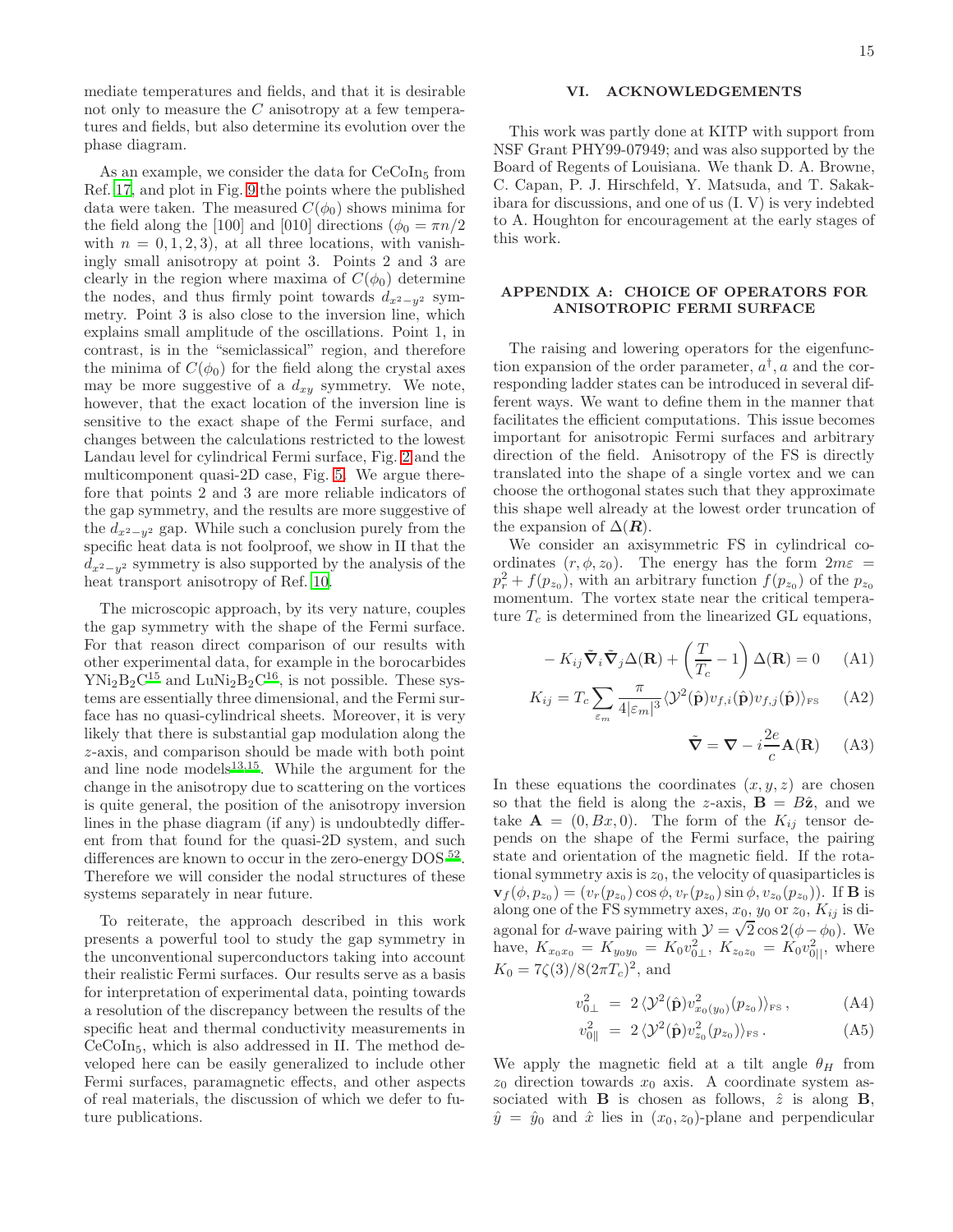

FIG. 10: (Color online) Quasi-cylindrical Fermi surface considered in this paper. Direction of  $H$  defines  $(xyz)$  coordinates with  $\hat{\mathbf{z}}\|\mathbf{H}$ . To go from  $(x_0y_0z_0)$  coordiantes, associated with the Fermi surface, to  $(xyz)$  coordinates, associated with the field, we perform first rotation by  $\phi_0$  around  $\hat{\mathbf{z}}_0$ , and then rotation by  $\theta_0$  around  $\hat{\mathbf{y}}$ .

to  $\hat{z}$ . Projections of the Fermi velocity at different points of the FS on these new coordinate axes,  $v_{f,x}(p_{z_0}, \phi) =$  $v_{f,x_0}(p_{z_0},\phi) \cos\theta_H - v_{f,z_0}(p_{z_0},\phi) \sin\theta_H,~~v_{f,y}(p_{z_0},\phi) =$  $v_{f,y_0}(p_{z_0},\phi), \quad v_{f,z}(p_{z_0},\phi) \quad = \quad v_{f,z_0}(p_{z_0},\phi) \cos \theta_H \; +$  $v_{f,x_0}(p_{z_0}, \phi) \sin \theta_H$ . In  $(x, y, z)$ -coordinates the tensor  $K_{ij}$  is not diagonal anymore,  $K_{yy} = K_{y_0y_0}$ ,  $K_{xx} =$  $K_{x_0x_0} \cos^2 \theta_H + K_{z_0z_0} \sin^2 \theta_H$ ,  $K_{zz} = K_{x_0x_0} \sin^2 \theta_H$  +  $K_{z_0z_0} \cos^2 \theta_H$ ,  $K_{xz} = (K_{x_0x_0} - K_{z_0z_0}) \sin \theta_H \cos \theta_H$ , and for the choice of the operator,  $\nabla - i2e/c \mathbf{A} = (\nabla_x, \nabla_y$  $i2e/c Bx, \nabla_z$ , the GL equation is

<span id="page-16-1"></span>
$$
-K_{xx}\nabla_x^2 \Delta - K_{yy}\left(\nabla_y - i\frac{2e}{c}x\right)^2 \Delta
$$

$$
-2K_{xz}\nabla_x \nabla_z \Delta + \left(\frac{T}{T_c} - 1\right) \Delta = 0. \quad (A6)
$$

It is easy to check by setting  $\Delta = \Delta(x, y) \exp(ik_z z)$ that the highest critical field still corresponds to  $k_z = 0$ , and we put  $\nabla_z \Delta = 0$  below. We rescale the coordinates  $x' = x/\sqrt{S_f}$  and  $y' = y\sqrt{S_f}$ , and choose the scaling factor  $S_f$  such that  $K_{xx}/S_f = K_{yy}S_f$ . Thus,

$$
S_f^2 = \frac{K_{xx}}{K_{yy}} = \cos^2 \theta_H + \frac{v_{0\parallel}^2}{v_{0\perp}^2} \sin^2 \theta_H.
$$
 (A7)

After introducing creation and annihilation operators  $(\Lambda^2 = c/2|e|B \text{ and } e < 0),$ 

$$
a = \frac{\Lambda}{\sqrt{2}} \left( -\nabla_{x'} + i(\nabla_{y'} + i\frac{x'}{\Lambda^2}) \right) , \qquad (A8)
$$

$$
a^{\dagger} = \frac{\Lambda}{\sqrt{2}} \left( \mathbf{\nabla}_{x'} + i(\mathbf{\nabla}_{y'} + i\frac{x'}{\Lambda^2}) \right) , \tag{A9}
$$

equation [\(A6\)](#page-16-1) becomes

$$
\left(a^{\dagger}a + \frac{1}{2}\right)\Delta(x,y) = \frac{\Lambda^2}{2}\frac{S_f}{K_{xx}}\left(1 - \frac{T}{T_c}\right)\Delta(x,y). \tag{A10}
$$

Then for any axisymmetric FS we obtain the well-known result of the anisotropic mass model for the upper critical field, determined by the ratio of the Fermi velocities for the two directions,

$$
B_{c2}(\theta_H, T) = \frac{\text{const} \cdot (1 - T/T_c)}{\sqrt{\cos^2 \theta_H + \frac{v_{0\parallel}^2}{v_{0\perp}^2} \sin^2 \theta_H}}.
$$
 (A11)

We also find a set of eigenfunctions,

<span id="page-16-3"></span>
$$
\Delta^{(n)}(x,y) = \sum_{k_y} C_{k_y}^{(n)} \frac{e^{ik_y \sqrt{S_f}y}}{\sqrt[4]{S_f \Lambda^2}} \Phi_n \left( \frac{x - \Lambda^2 \sqrt{S_f} k_y}{\Lambda \sqrt{S_f}} \right).
$$
\n(A12)

In terms of the operators  $a, a^{\dagger}$  the gradient term in the Eilenberger equation has the form

<span id="page-16-2"></span>
$$
\mathbf{v}_f(\hat{\mathbf{p}}) (\nabla_{\mathbf{R}} - i \frac{2e}{c} \mathbf{A}(\mathbf{R})) =
$$

$$
\frac{|\tilde{v}_f|}{\sqrt{2\Lambda}} [-\tilde{v}_+(\hat{\mathbf{p}}) a + \tilde{v}_-(\hat{\mathbf{p}}) a^\dagger].
$$
 (A13)

Here we rescaled the Fermi velocity in the  $xy$ -plane

$$
\tilde{v}_f(\hat{\mathbf{p}})_x = v_f(\hat{\mathbf{p}})_x / \sqrt{S_f},
$$
\n(A14)\n
$$
\tilde{v}_f(\hat{\mathbf{p}})_x = v_f(\hat{\mathbf{p}})_x / \sqrt{S_f},
$$
\n(A15)

$$
\tilde{v}_f(\hat{\mathbf{p}})_y = v_f(\hat{\mathbf{p}})_y \sqrt{S_f}, \qquad (A15)
$$

with

$$
|\tilde{v}_f(\hat{\mathbf{p}})| = \sqrt{\tilde{v}_f(\hat{\mathbf{p}})_x^2 + \tilde{v}_f(\hat{\mathbf{p}})_y^2},
$$
 (A16)

and

$$
\tilde{v}_{\pm}(\hat{\mathbf{p}}) = \frac{\tilde{v}_f(\hat{\mathbf{p}})_x \pm i\tilde{v}_f(\hat{\mathbf{p}})_y}{|\tilde{v}_f^{\perp}|}.
$$
\n(A17)

# <span id="page-16-0"></span>APPENDIX B: CLOSED FORM SOLUTION FOR THE GREEN'S FUNCTION

To solve the semiclassical equations we use Eq. [\(A13\)](#page-16-2) to cast the operator  $\hat{O}_f$  from Eq. [\(15\)](#page-5-3) in an integral form,

$$
\hat{O}_f = [-2i\tilde{\varepsilon} + \frac{|\tilde{v}_f^{\perp}|}{\sqrt{2}\Lambda} (\tilde{v}_a - a^\dagger - \tilde{v}_a)]^{-1}
$$
\n
$$
= \int_0^\infty dt_1 \, e^{-[-2i\tilde{\varepsilon} + \frac{|\tilde{v}_f^{\perp}|}{\sqrt{2}\Lambda} (\tilde{v}_a - a^\dagger - \tilde{v}_a)]t_1}
$$
\n
$$
= \int_0^\infty dt_1 \, e^{2i\tilde{\varepsilon}t_1 - w^2 t_1^2/2} e^{-wt_1 \tilde{v}_a} e^{wt_1 \tilde{v}_a} , \text{ (B1)}
$$

where we introduced the magnetic field energy

$$
w = \frac{|\tilde{v}_f^{\perp}|}{\sqrt{2}\Lambda} \tag{B2}
$$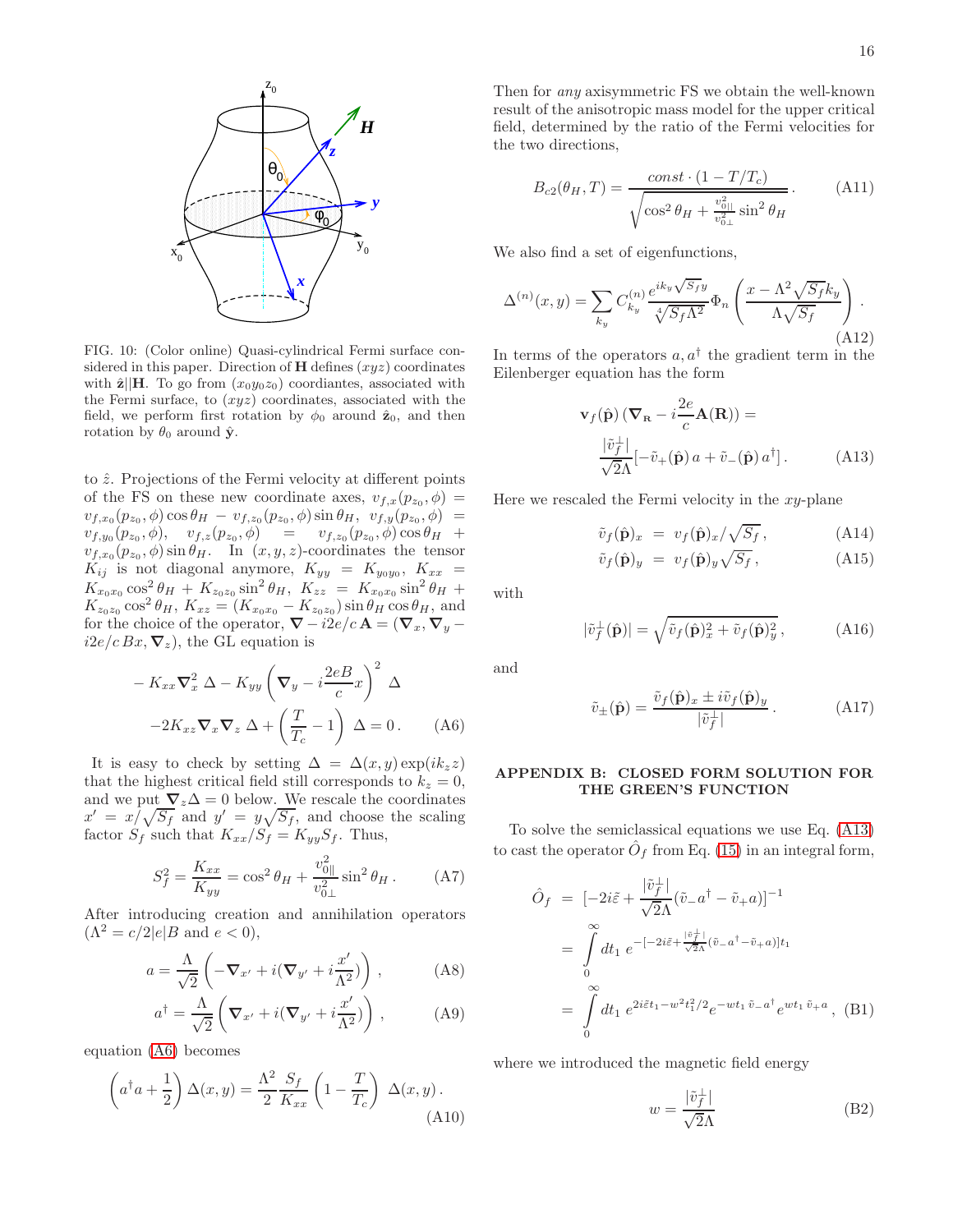and used the operator identity  $\exp(A + B)$  =  $\exp(A)\exp(B)\exp(-C/2)$ , if  $[A, B] = C$  is a c-number. In all integrals we also keep in mind that  $\mathfrak{Im} \tilde{\varepsilon} > 0$  for retarded functions, so that the convergence is ensured.

In this formulation it is convenient to work with braand ket-functions for different vortex states, which correspond in R-representation to states [\(A12\)](#page-16-3). We present decomposition of  $\tilde{\Delta}$  as

$$
\widetilde{\Delta} = \sum_{n} \widetilde{\Delta}_n |n\rangle, \qquad \widetilde{\underline{\Delta}} = \sum_{n} \widetilde{\underline{\Delta}}_n \langle n |,
$$
 (B3)

with operator  $\hat{O}_f$  acting to the right,

$$
f = (2ig) \hat{O}_f \widetilde{\Delta} =
$$
\n
$$
= (2ig) \int_0^\infty dt_1 e^{2i\tilde{\varepsilon}t_1 - w^2 t_1^2/2} e^{-wt_1 \tilde{v}_- a^\dagger} e^{wt_1 \tilde{v}_+ a} \widetilde{\Delta},
$$
\n(B4)

and operator  $\hat{O}_f^{\dagger}$  acting to the left,

$$
\underline{f} = (2ig) \underline{\tilde{\Delta}} \hat{O}^{\dagger}_{\underline{f}}.
$$
 (B5)

We rewrite the operator  $\hat{O}_f$  as

$$
\hat{O}_{\underline{f}} = [2i\tilde{\varepsilon}^* - w(\tilde{v}_-a^\dagger - \tilde{v}_+a)]^{-1} = \hat{O}_{f}^\dagger = (B6)
$$
  
= 
$$
\int_0^\infty dt_2 e^{-2i\tilde{\varepsilon}^*t_2 - w^2t_2^2/2}e^{wt_2\tilde{v}_-a^\dagger}e^{-wt_2\tilde{v}_+a}.
$$

so that the spatial average of the off-diagonal functions is

$$
\overline{\underline{f}\,f} = (2ig)^2 \int_0^\infty dt_1 \int_0^\infty dt_2 e^{2i\tilde{\varepsilon}(t_1 + t_2) - w^2(t_1 + t_2)^2/2} \times \times \underline{\tilde{\Delta}} \left( e^{-w(t_1 + t_2)\tilde{v}_- a^{\dagger}} e^{w(t_1 + t_2)\tilde{v}_+ a} \right) \tilde{\Delta}, \quad (B7)
$$

where we make sure that bra-vectors stay on the left of ket-vectors. Here we again used operator-in-exponent rule to commute exponents. After an appropriate variable susbstitution,

$$
\overline{\underline{f}\,f} = (2ig)^2 \int\limits_0^\infty dt \; t \, e^{2i\tilde{\varepsilon}t - w^2 t^2/2} \widetilde{\underline{\Delta}} \left( e^{-wt \tilde{v}_- a^\dagger} e^{wt \tilde{v}_+ a} \right) \widetilde{\Delta} \,. \tag{B8}
$$

This form is very convenient if we intend to keep several Landau channels in the expansion of  $\Delta$ . If the highest Landau level used is N, the series expansion for  $e^{wt\tilde{v}_+a}$ contains only  $N + 1$  terms; and to calculate the spatial average  $f f$  we need to compute only a finite number,  $(2N+1)$ , of  $W^{(n)}$ -functions, since

$$
\int_{0}^{\infty} dt \ t \left(wt\right)^{n} e^{2i\tilde{\varepsilon}t - w^{2}t^{2}/2} =
$$
\n
$$
= \frac{1}{2w^{2}} \left(-i\sqrt{\pi}\right) \left(-\frac{i}{\sqrt{2}}\right)^{n} W^{(n+1)}\left(\frac{\sqrt{2}\tilde{\varepsilon}}{w}\right). \text{ (B9)}
$$
\nlution for  $f$  is written as

Solution for  $f$  is written as,

$$
f(\mathbf{R}, \hat{\mathbf{p}}; \varepsilon) = \sum_{m} f_m(\hat{\mathbf{p}}, \varepsilon) \langle \mathbf{R} | m \rangle, \tag{B10}
$$

with the amplitudes

$$
f_m(\hat{\mathbf{p}}, \varepsilon) = ig \sum_n (-\tilde{v}_-)^{m-n}(\hat{\mathbf{p}}) \mathcal{D}_{m,n}(\varepsilon, |\hat{\mathbf{p}}|) \tilde{\Delta}_n(\hat{\mathbf{p}}; \varepsilon).
$$
\n(B11)

Here

$$
\mathcal{D}_{m,n}(\varepsilon, |\hat{\mathbf{p}}|) = \frac{2\sqrt{\pi}\Lambda}{|\tilde{v}_f^{\perp}|} \sum_{n_2}^{m} (-1)^{n_1} D_n^{n_1, n_2} \left(\frac{2\tilde{\varepsilon}\Lambda}{|\tilde{v}_f^{\perp}|}\right),\tag{B12}
$$

$$
D_n^{n_1, n_2}(z) = \left(\frac{-i}{\sqrt{2}}\right)^{n_1 + n_2} \frac{\sqrt{n!} \sqrt{(n - n_1 + n_2)!}}{(n - n_1)! n_1! n_2!} W^{(n_1 + n_2)}(z).
$$
\n(B13)

The sum starts from  $n_2 = max(0, m - n)$  and, in each term,  $n_1 = n - m + n_2$ . This sum can be cast in a more symmetric form with respect to the indices  $m, n$ , which we present in the main text in Eq.[\(31\)](#page-7-3).

We limit ourselves to superconductors with inversion symmetry. Then the singlet and triplet order parameters transform under inversion as follows,

$$
\mathcal{P}\Delta(\mathbf{R}, \hat{\mathbf{p}}) = \Delta(-\mathbf{R}, -\hat{\mathbf{p}}) = \Delta(\mathbf{R}, -\hat{\mathbf{p}}) = \Delta(\mathbf{R}, \hat{\mathbf{p}}),
$$
  

$$
\mathcal{P}\Delta(\mathbf{R}, \hat{\mathbf{p}}) = \Delta(-\mathbf{R}, -\hat{\mathbf{p}}) = \Delta(\mathbf{R}, -\hat{\mathbf{p}}) = -\Delta(\mathbf{R}, \hat{\mathbf{p}}),
$$

where we assumed that the order parameter is an even function of the spatial coordinates  $\bf R$ . This assumption is justified by the analysis of the behavior of the off-diagonal functions  $f_m(\hat{\mathbf{p}})$ . The expansion of the anomalous propagators in the Landau level basis contains all components  $\langle \mathbf{R}|m \rangle$ , however, even and odd coefficients have different parity under inversion  $\mathbf{p} \rightarrow -\mathbf{p}$ ,

$$
f_m^s(-\hat{\mathbf{p}}) = ig \sum_n \tilde{v}_-^{m-n}(\hat{\mathbf{p}}) \mathcal{D}_{m,n}(|\hat{\mathbf{p}}|) \tilde{\Delta}_n(\hat{\mathbf{p}}),
$$
  

$$
f_m^t(-\hat{\mathbf{p}}) = -ig \sum_n \tilde{v}_-^{m-n}(\hat{\mathbf{p}}) \mathcal{D}_{m,n}(|\hat{\mathbf{p}}|) \Delta_n(\hat{\mathbf{p}}).
$$

As a result, it is easy to show that for both singlet and triplet order parameters, the even and odd coefficients  $\Delta_n$  are decoupled since no mixed term survives averaging over the Fermi surface,

$$
\int \frac{d\Omega_{\hat{p}}}{4\pi} \mathcal{Y}_{s,t}(\hat{\mathbf{p}}) f^{s,t}(\hat{\mathbf{p}}).
$$
 (B14)

Note also that, in zero field for superconductors with basis functions  $\langle \mathcal{Y}(\hat{\mathbf{p}}) \rangle_{\text{FS}} = 0$ , the off-diagonal impurity self-energy vanishes since  $\langle f(\hat{\mathbf{p}})\rangle_{\text{FS}} = 0$ . Under magnetic field, however, the direction  $\hat{\mathbf{p}}$  is inequivalent to the perpendicular to it direction,  $\hat{\mathbf{p}}_{\perp}$ , and  $f(\hat{\mathbf{p}})$  is not simply proportional to  $\mathcal{Y}(\hat{\mathbf{p}})$ . Hence for the field in the plane and d-wave gap  $\langle f(\hat{\mathbf{p}})\rangle_{\text{FS}} \neq 0$ , and there is a contribution to the off-diagonal self-energies from impurities. This integral still vanishes for p-wave order parameters, since in magnetic field the directions  $\hat{\mathbf{p}}$  and  $-\hat{\mathbf{p}}$  may remain equivalent and so the symmetry  $f(-\hat{\mathbf{p}}) = -f(\hat{\mathbf{p}})$  is still valid.